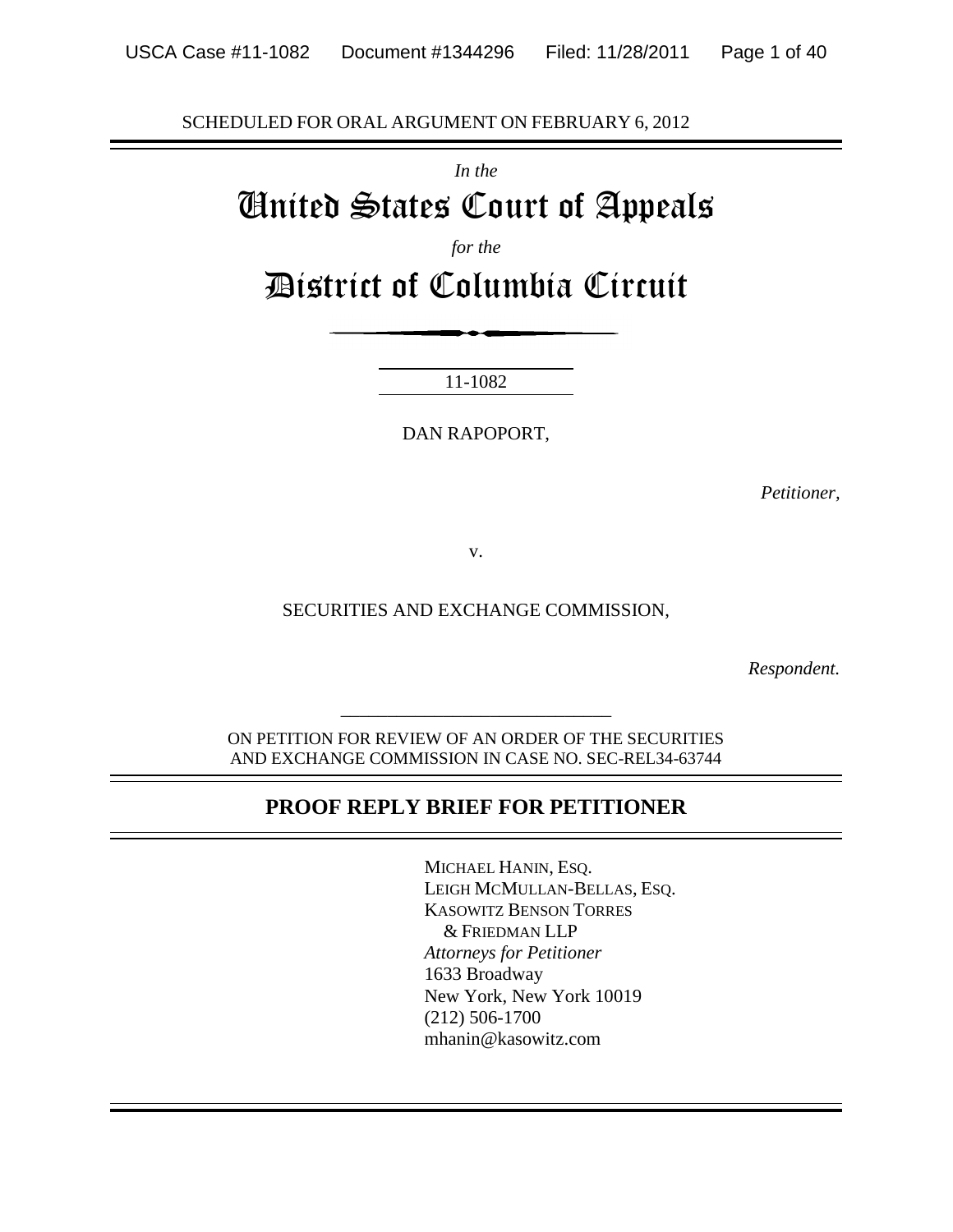# **TABLE OF CONTENTS**

# **Page(s)**

|                 | I. The SEC Abused Its Discretion When It Rejected The Universally-Applied "Good"                                                                              |
|-----------------|---------------------------------------------------------------------------------------------------------------------------------------------------------------|
|                 | II. It Was Not "Harmless Error" For The SEC To Apply The Wrong Standard For "Good                                                                             |
| A.              | Rapoport Demonstrated Far More Than The Requisite "Hint Of A Suggestion" Of A                                                                                 |
| <b>B.</b>       |                                                                                                                                                               |
| $\mathcal{C}$ . | The Commission Erred In Its Consideration Of The "Willfulness" Of Rapoport's                                                                                  |
| III.            | The Commission Abused Its Discretion When It Recklessly Imposed Sanctions On<br>Rapoport That Are Not Supported By The Well-Pleaded Allegations In The OIP 16 |
| A.              |                                                                                                                                                               |
| <b>B.</b>       | The "Second-Tier" Civil Penalties Against Rapoport Must Be Eliminated For All                                                                                 |
|                 |                                                                                                                                                               |
|                 |                                                                                                                                                               |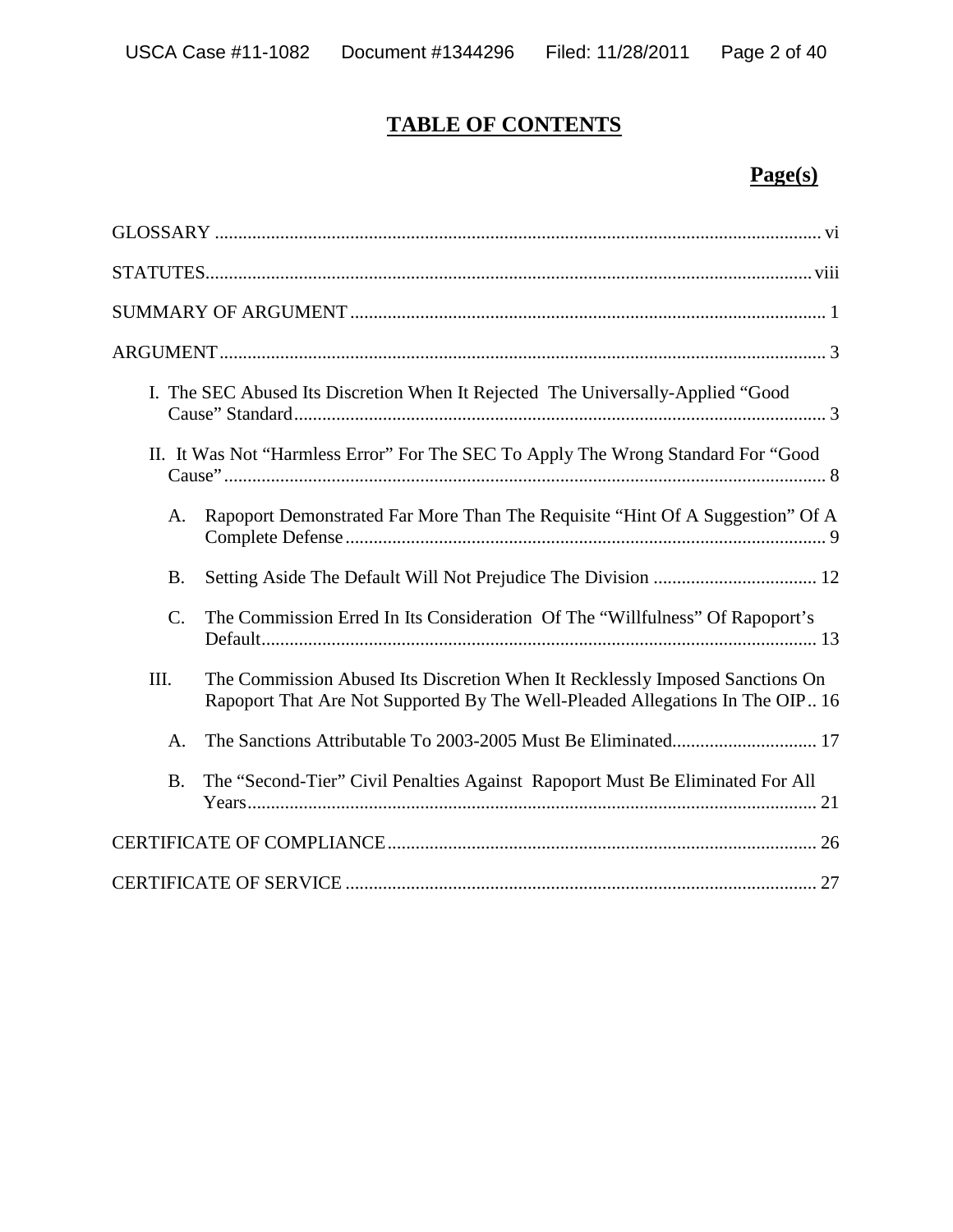#### **TABLE OF AUTHORITIES**

| Page(s)<br><b>CASES</b>                                                   |
|---------------------------------------------------------------------------|
| Adkins v. Teseo,                                                          |
| Ashford v. Steuart,                                                       |
| Assoc. of Bus. Advocating Tariff Equity v. Hanzlik,                       |
| Auer v. Robbins,                                                          |
| Blackmon-Malloy v. U.S. Capitol Police Bd.,                               |
| Bowles v. Seminole Rock & Sand Co.,                                       |
| Citing Nishimatsu Constr. Co. v. Houston Nat'l Bank,                      |
| Compania Interamericana Export-Import v. Compania Dominicana de Aviacion, |
| Coon v. Greniner,                                                         |
| DirecTV, Inc. v. Hoa Huynh,                                               |
| Draisner v. Liss Realty Co.,                                              |
| FCC v. Schreiber,                                                         |
| Hughes v. Holland,                                                        |
| In the Matter of Lambert D. Vander Tuig,                                  |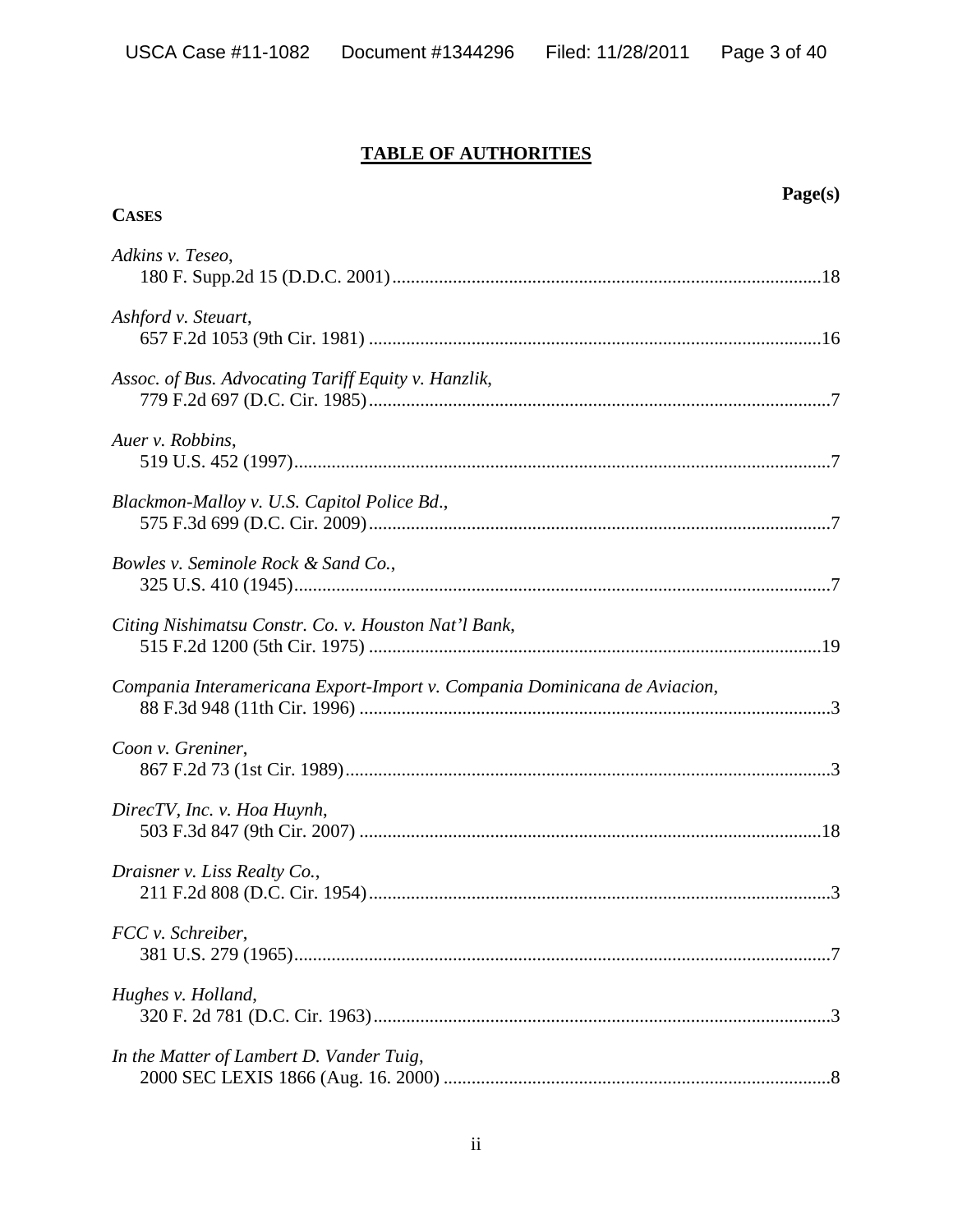| In re Dierschke,                                                      |
|-----------------------------------------------------------------------|
|                                                                       |
|                                                                       |
| Intermountain Ins. Serv. of Vail v. Comm'r,                           |
| Keegel v. Key West & Caribbean Trad. Co.,                             |
| Kornman v. SEC,                                                       |
| Love v. Thomas,                                                       |
| Manin v. NTSB,                                                        |
| McClelland v. Andrus,                                                 |
| Mutaka Mwani v. Bin Ladin,                                            |
| NRDC v. SEC,                                                          |
| Pack v. United States,                                                |
| Paz Sec. v. SEC,                                                      |
| Prof. Reactor Operator Soc. v. United States Nuclear Regulatory Com., |
| Roth v. SEC,                                                          |
| Salazar v. District of Columbia,                                      |
| SEC v. Csapo,                                                         |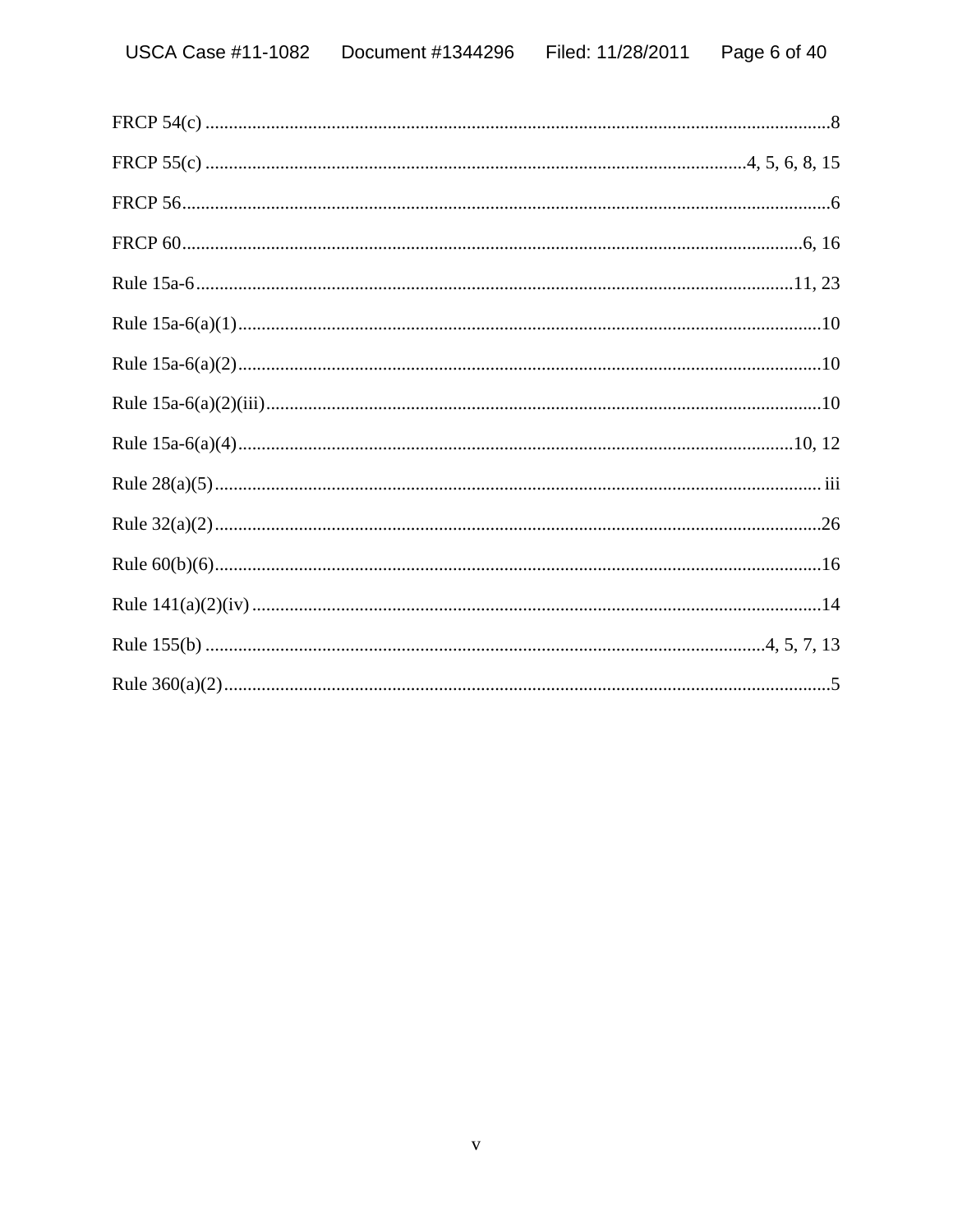# **GLOSSARY**

| Term:                        | <b>Defined Herein As:</b>                 |
|------------------------------|-------------------------------------------|
|                              |                                           |
| <b>ALJ</b>                   | Administrative Law Judge                  |
|                              |                                           |
|                              |                                           |
| <b>Adopting Release</b>      | The August 15, 1989 Adopting Release      |
|                              | for Rule 15a-6 titled "Registration       |
|                              | Requirements for Foreign Broker-          |
|                              | Dealers"                                  |
| Commission or SEC            | <b>Respondent Securities and Exchange</b> |
|                              | Commission                                |
| Chekholko                    | OIP Respondent Vladimir Chekholko         |
| CI-Moscow                    | OOO CentreInvest Securities,              |
|                              | Rapoport's Moscow-based employer          |
| <b>CI-New York</b>           | CentreInvest, Inc., CI-Moscow's           |
|                              | affiliated, registered New York broker    |
|                              | dealer                                    |
| Decision                     | The SEC Order denying Rapoport's          |
|                              | Motion to Set Aside the Default Order     |
|                              | dated January 21, 2011                    |
| Division                     | SEC's Division of Enforcement             |
| Default Order                | The Order Making Findings and             |
|                              | Imposing Sanctions by Default as to       |
|                              | CentreInvest, Inc., Dan Rapoport, and     |
|                              | Svyatoslav Yenin dated July 31, 2009      |
| <b>FINOP</b>                 | <b>Financial and Operations Principal</b> |
| FRCP $55(c)$ or Rule $55(c)$ | Federal Rule of Civil Procedure 55(c)     |
| Herlyn                       | <b>OIP Respondent William Herlyn</b>      |
| <b>OIP</b>                   | The SEC Order Instituting Proceedings     |
|                              | dated December 8, 2008                    |
| <b>OIP</b>                   | Rapoport; CI-Moscow; CI-New York;         |
| Respondents                  | Chekholko; Herlyn; and Yenin              |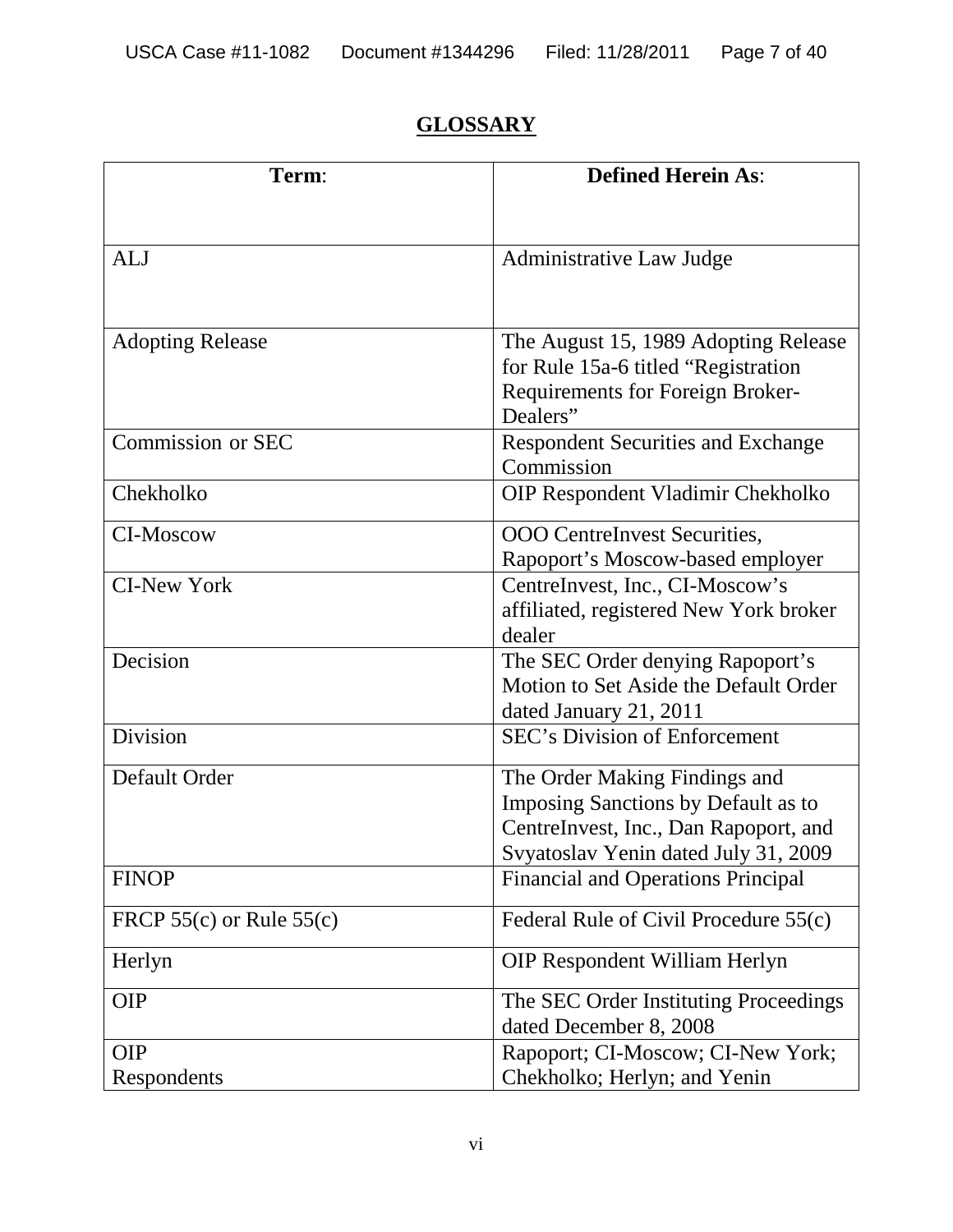| <b>Proposed Amendment</b>          | The SEC's July 2008 Proposed Rule on<br><b>Exemption of Certain Foreign Broker</b> |  |
|------------------------------------|------------------------------------------------------------------------------------|--|
|                                    | <b>Dealers</b>                                                                     |  |
| Rapoport                           | <b>Petitioner Dan Rapoport</b>                                                     |  |
| Rule $15a-6$                       | 17 C.F.R. 240.15a-6                                                                |  |
| SEC Rule $155(b)$ or Rule $155(b)$ | 17 C.F.R. $201.155(b)$                                                             |  |
| Section $15(a)$                    | Section 15(a) of the Securities and<br>Exchange Act of 1934, 15 U.S.C.<br>78o(a)   |  |
| Yenin                              | <b>OIP Respondent Syyatoslav Yenin</b>                                             |  |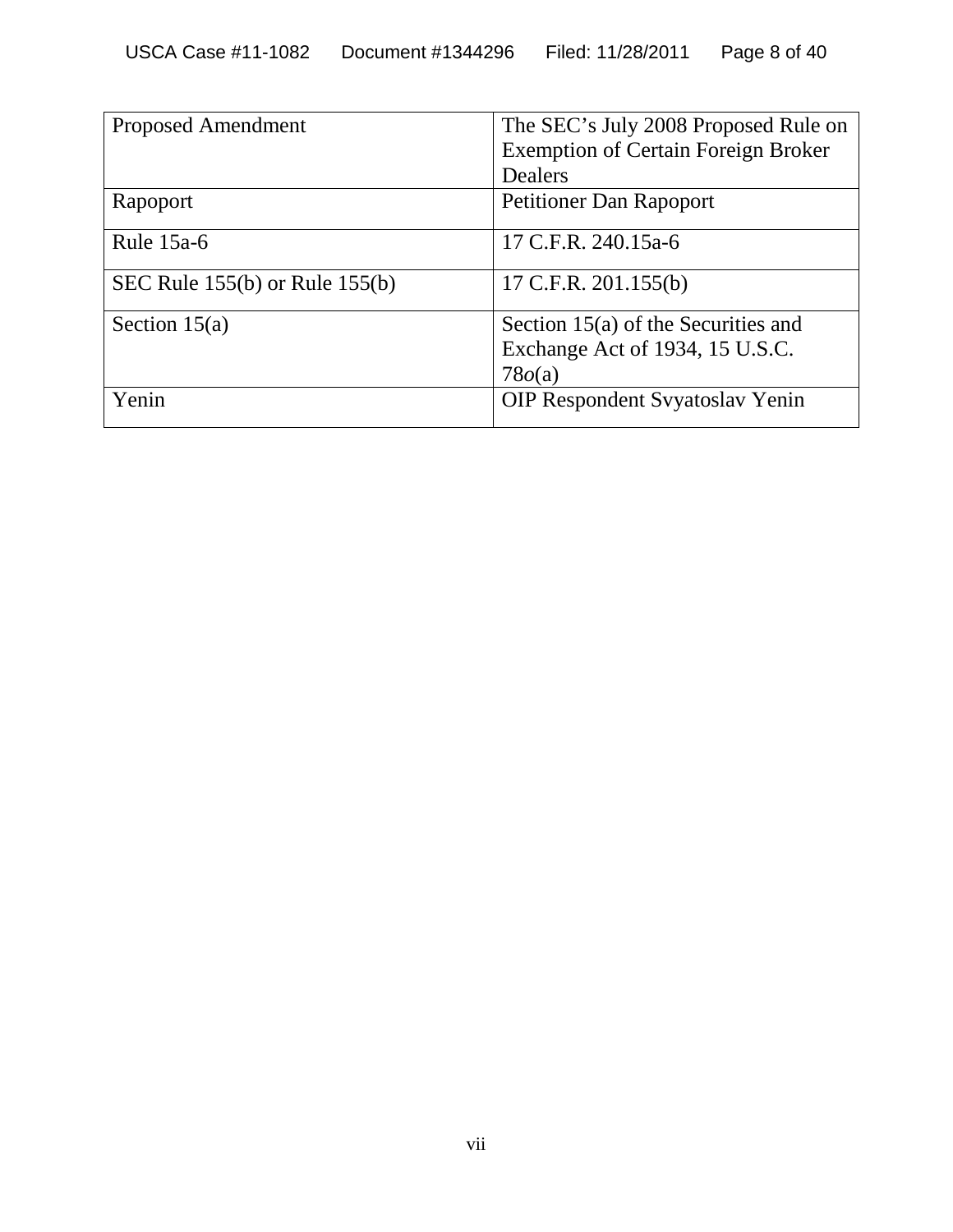## **STATUTES**

The relevant statutory provisions, not otherwise provided in Petitioner's Opening Brief or in Respondent's Opposition Brief, are attached in an Addendum pursuant to Circuit Rule 28(a)(5).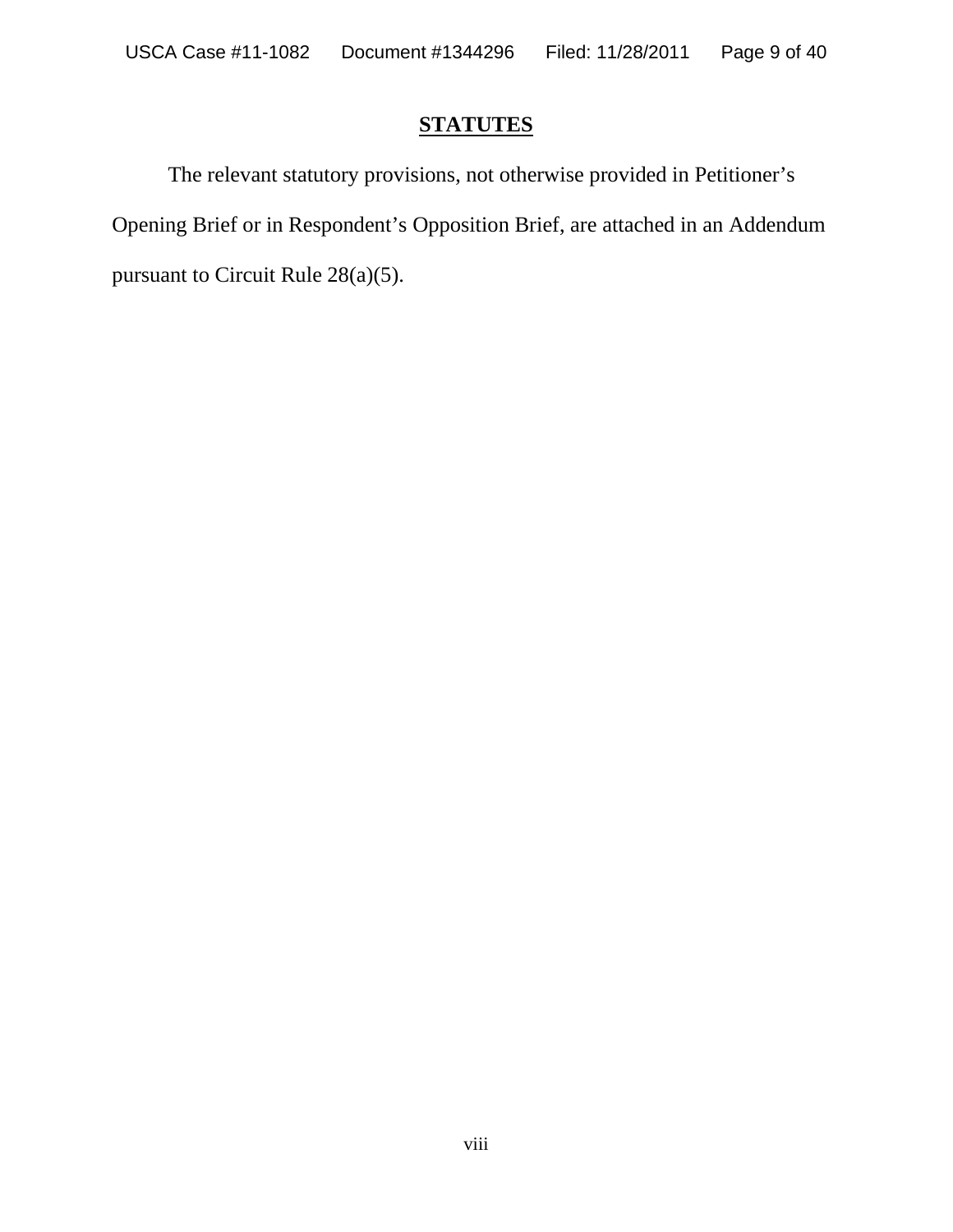#### **SUMMARY OF ARGUMENT**

Rapoport's Petition<sup>1</sup> demonstrated that after the Division filed an OIP accusing Rapoport of violating hyper-technical registration requirements that the Commission had proposed *eliminating* six months *prior* – and after the Division made no effort to serve Rapoport with its flawed allegations in Moscow, where he worked and resided, and instead obtained a default order based on service "directed" on Rapoport's limited-purpose U.S. counsel – the Commission abused its discretion by refusing to even consider Rapoport's obviously meritorious defenses when Rapoport moved to set aside the Default Order almost immediately after he was served personally for the first time.

The SEC responds<sup>2</sup> that it had discretion to reject the three-factor test that is universally-applied to determine whether "good cause" exists to set aside a default, but the SEC has no such discretion here. To rationalize its erroneous rejection of the settled "good cause" standard, the SEC invents an SEC-specific standard that is contrary to the law in this and other Circuits, and argues that this bespoke standard is entitled to agency deference. The SEC's "standard" – fabricated solely for the purpose of this litigation – contradicts the plain language of the SEC's own rule, as well as the arguments made by the Division and the ALJ below, who relied almost

<sup>&</sup>lt;sup>1</sup> Cited herein as ("P. at  $\ldots$ ")

<sup>2</sup> The SEC's November 10, 2011 brief in opposition is cited herein as ("Opp. at \_\_".)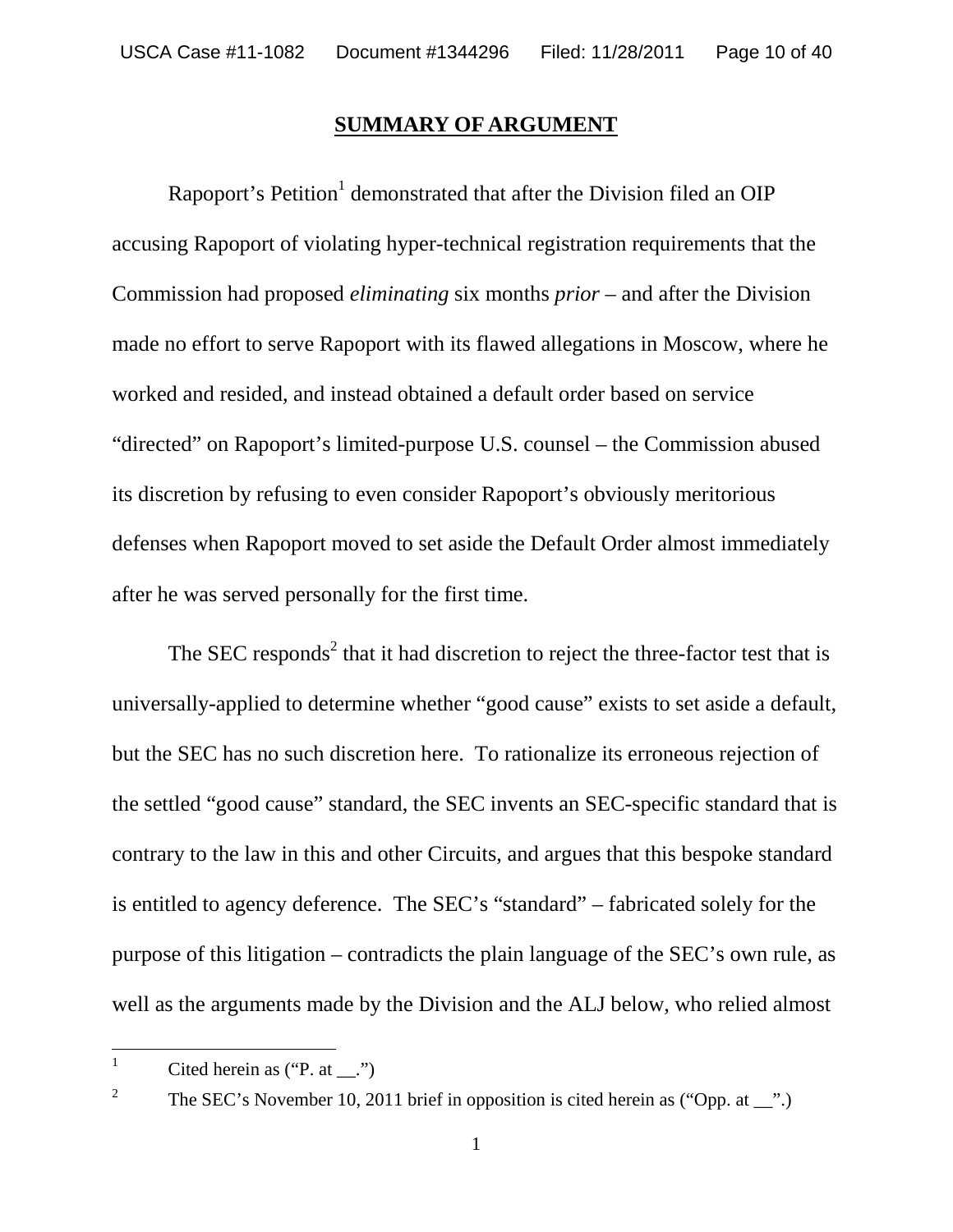exclusively on the federal court "good cause" standard. The SEC's imagined standard is entitled to no deference by this Court because it relates to a question of judicial review that is outside the SEC's expertise, and cannot apply here, where the SEC requires federal jurisdiction to enforce the civil penalties in the Default Order.

Rapoport's Petition further demonstrated that the SEC thoughtlessly imposed on Rapoport severe penalties, by default, that find no support in the Division's allegations, let alone the evidence. The SEC effectively concedes that it failed to meaningfully consider (i) all penalties against Rapoport attributable to 2003-2005 and (ii) \$315,000 in "second-tier" civil penalties, but argues that this failure was harmless because these sanctions are supported by the OIP's allegations, which must be accepted as true on default. The SEC's after-the-fact reliance on these allegations is no substitute for the requisite "meaningful consideration" of these penalties. Moreover, the allegations identified by the SEC -- generic legal conclusions contradicted by the specific allegations in the OIP and the Division's evidence -- cannot support sanctions against Rapoport. Therefore, in the event the Default Order is not set aside in its entirety (and it should be), all such penalties must be eliminated.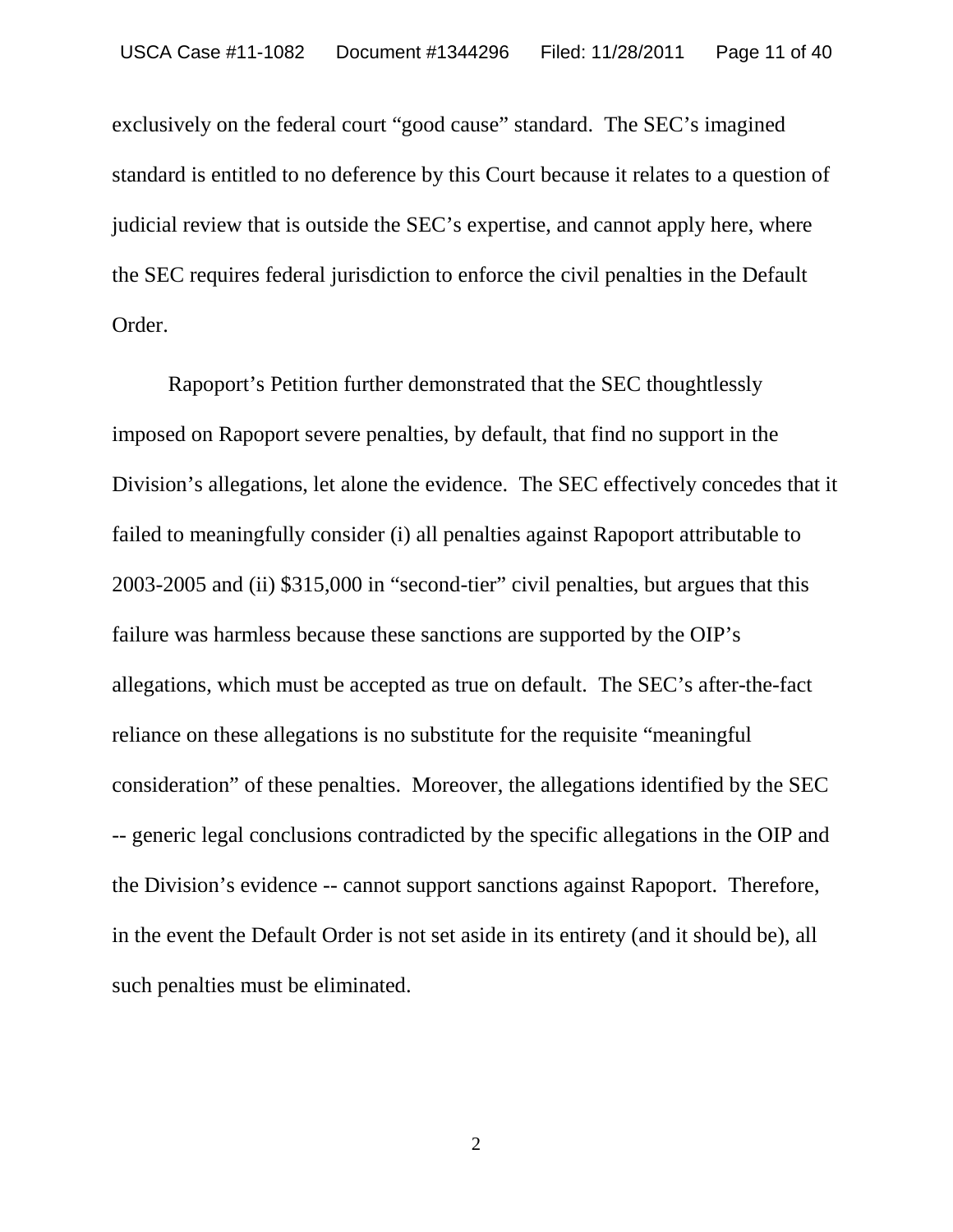#### **ARGUMENT**<sup>3</sup>

### **I. The SEC Abused Its Discretion When It Rejected The Universally-Applied "Good Cause" Standard**

The SEC does not dispute that it expressly rejected the three-part test for "good cause" that is mandatory in this and other Circuits. *Keegel v. Key West & Caribbean Trad. Co.*, 627 F.2d 372 (D.C. Cir. 1980). This test – that the Court must consider each of three factors (*i.e.,* willfulness, defenses, and prejudice) and balance the equities – has been settled law in this Circuit for more than three decades, and was adopted in accord with the "modern" view favoring trials on the merits.  $(P. 16-19)$ .<sup>4</sup> The SEC claims that certain other Circuits permit courts to deliberately disregard the three factors, but none of the SEC's cases (Opp. at 23) supports this erroneous proposition.<sup>5</sup>

<sup>&</sup>lt;sup>3</sup> With respect to the applicable standard of review, the SEC ignores, and thus concedes, that given the policies favoring resolution of disputes on their merit, an abuse of discretion in failing to set aside a default judgment "need not be glaring to justify reversal." (P. at 16.)

<sup>4</sup> The SEC cites (Opp. at 23) two in-circuit cases that offer no support for the SEC's position that the three-factor test is "not talismanic" because in both inapposite cases (which predate the "modern" view) the Court denied a motion to set aside a default *judgment* (not order) brought by a party that *was* personally served, offered *no* proposed defenses to the Court, and offered *no* reason for failing to appear. *See Hughes v. Holland*, 320 F.2d 781, 782 (D.C. Cir. 1963); *Draisner v. Liss Realty Co.*, 211 F.2d 808, 809 (D.C. Cir. 1954).

<sup>5</sup> *See Coon v. Greniner*, 867 F.2d 73, 76 (1st Cir. 1989) (applying the three-factor test and stating that the three-part test provides "general guidelines" of "fairly universal application"); *see also Compania Interamericana Export-Import v. Compania Dominicana de Aviacion*, 88 F.3d 948, 951 (11th Cir. 1996) (noting that the three-part test provides "general guidelines" that "are commonly applied"); *In re Dierschke*, 975 F.2d 181, 183 (5th Cir. 1992) (holding that "the district court *should consider*" the three-part test and recognizing that the district judge had appropriately "entertained argument" on all three factors) (emphasis added.)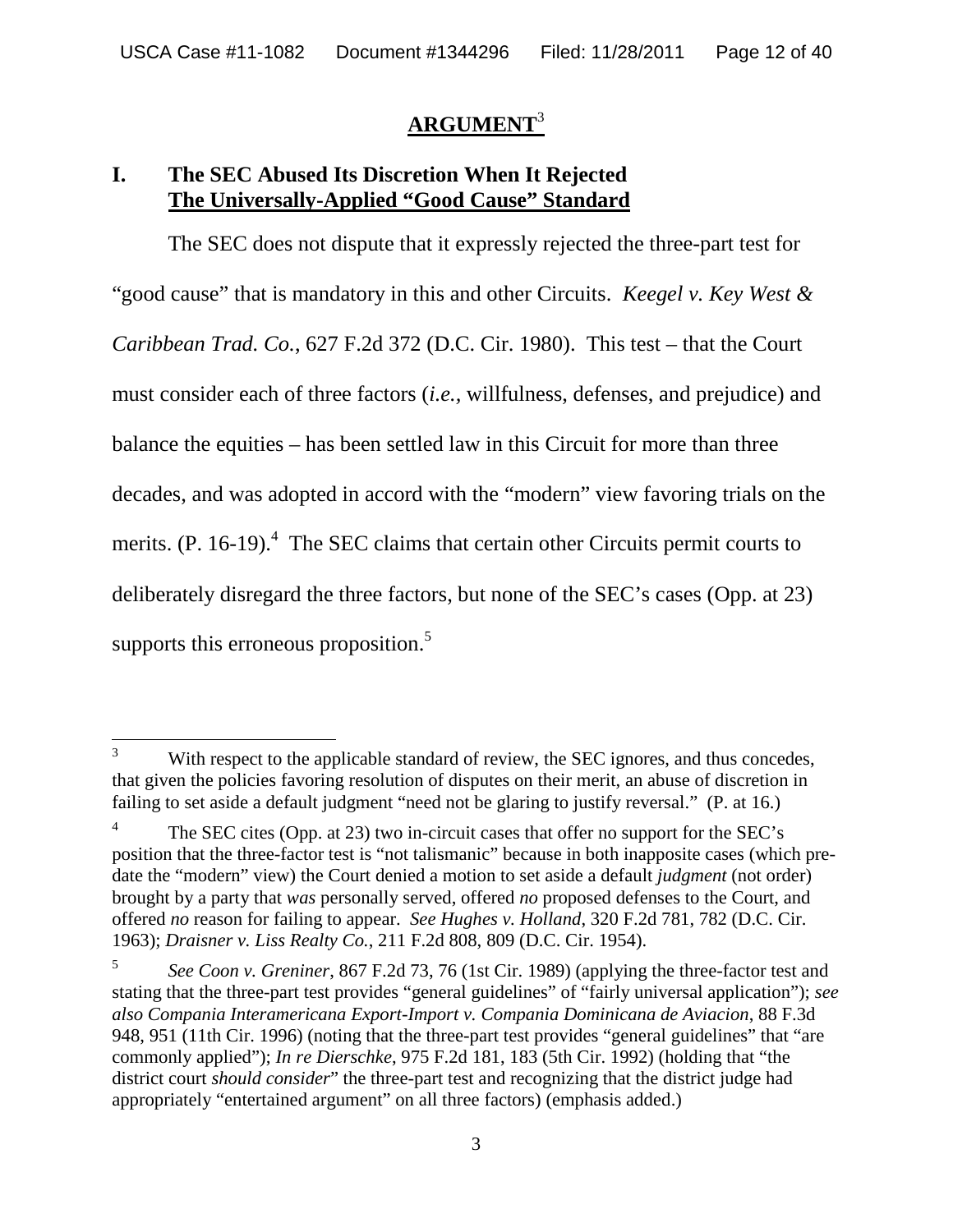The SEC argues (Opp. at 19-21) that disregarding Rapoport's defenses was not an abuse of its discretion because the SEC is not subject to the federal rules, and because the SEC's unique rules permit it to ignore a defaulting party's defenses when deciding a motion to set aside a default. The SEC is wrong.

The SEC's rules apply the exact same test as federal courts for setting aside defaults: "good cause." *Compare* FRCP 55(c) *to* SEC Rule 155(b). The SEC's argument (Opp. at 21-24) that it has discretion to interpret "good cause" in a manner that fails to balance the equities and disregards settled federal jurisprudence and is baseless and false for several reasons.

*First*, the SEC's argument that it has its "own" interpretation of "good cause" that does not require a balancing of factors, including the defaulting party's defenses, is a *post hoc* rationalization of its flawed decision. Rule 155(b) expressly mandates that the defaulting party "specify the nature of the proposed defense in the proceeding." Rule 155(b) does not say – as the SEC now argues (Opp. at 24- 27) – that the SEC can *ignore* these proposed defenses if the defaulting party fails to "justify his conduct." The SEC's so-called "interpretation" of its own rule is therefore inconsistent with the text of the rule itself,  $6$  and the SEC has never taken

<sup>6</sup> The SEC's holding that Rapoport "denied himself the opportunity to present [his] defenses when he failed to file a timely answer to the OIP" is also flatly inconsistent with Rule 155(b)'s requirement that a motion to set aside a default be made "within a reasonable time" of the default. (R-81, at 10-11.)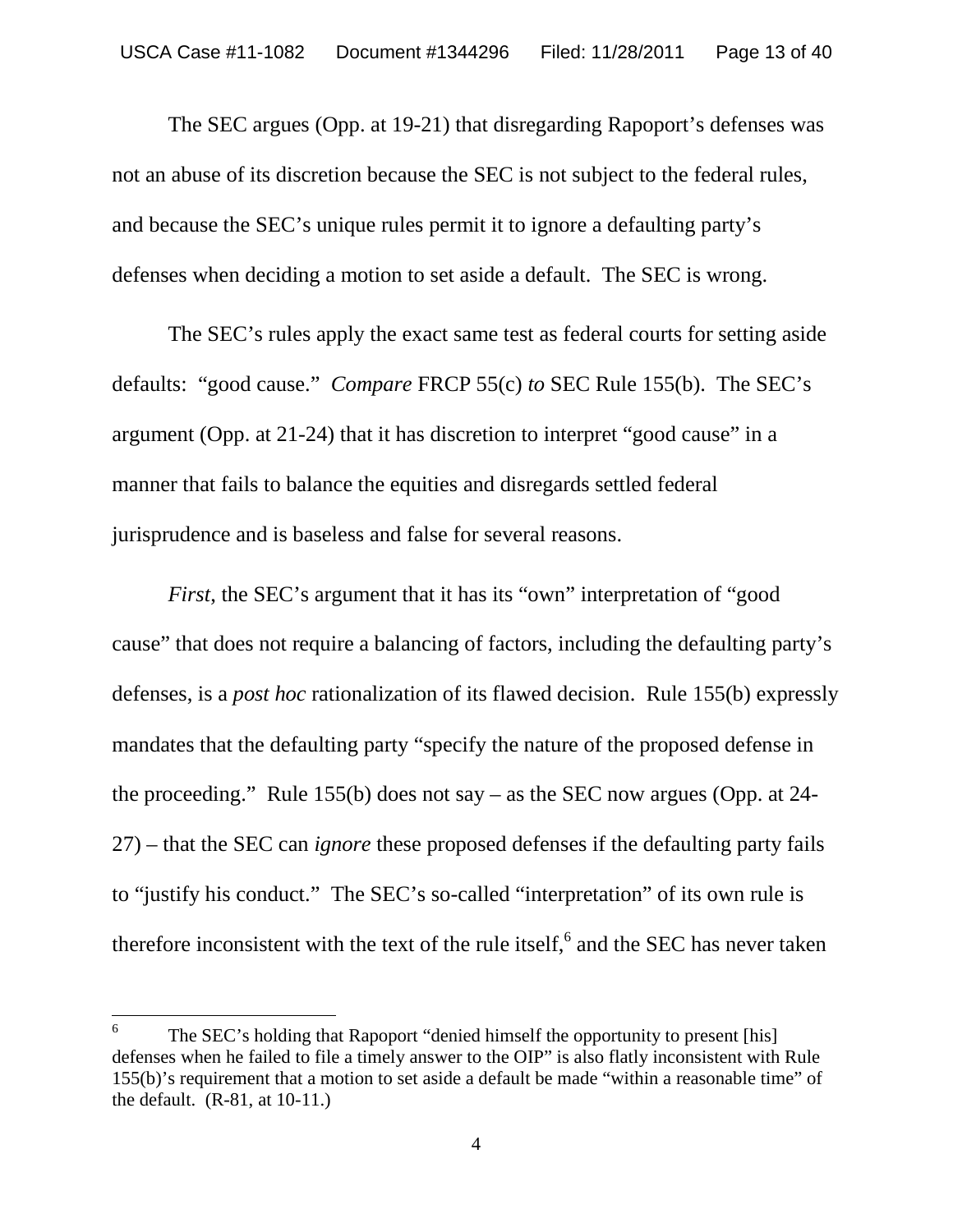this illogical interpretation of Rule 155(b) in the past.<sup>7</sup> Contrary to the SEC's novel position invented for this litigation, the plain language of Rule 155(b) requires a balancing of factors that mandates consideration of a party's proposed defenses. And the SEC's standard for setting aside a default is – as with FRCP  $55(c)$  – "for good cause shown."<sup>8</sup>

The SEC's argument (Opp. at 24) that the FRCP 55(c) standard is "inapplicable" to proceedings before the Commission is also confuted by the proceedings before the Commission here*.* In his March 22, 2010 decision, the ALJ recognized that FRCP 55(c) was "similar" to Rule 155(b), and expressly relied on federal case law interpreting FRCP  $55(c)$  – and purported to balance the three factors – when he refused to set aside the Default Order.  $(R-73, at 3-4.)^9$  Rapoport and the Division *both* framed their argument to the Commission in terms of the three-part standard for "good cause," and *both* relied almost exclusively on FRCP

<sup>&</sup>lt;sup>7</sup> None of the Commission's decisions (Opp. at 21) reflects the SEC intentionally disregarding a defaulting party's proposed defenses.

<sup>8</sup> The SEC suggests (Opp. at 24, fn. 6) that some federal courts have, like the Commission, rejected the three-part test and "declined" to consider a party's defenses upon a finding of "willfulness." The SEC's cases do not support such a proposition; rather, they confirm that the "good cause" analysis requires a balancing of the equities. *See, e.g., Waifersong, Ltd., Inc. v. Classic Music Vending*, 976 F.2d 290, 292 (6th Cir. 1992) (noting that if the Court were being asked to set aside an entry of default [rather than a default judgment], "a dramatic balancing of the [three] factors would be required").

<sup>9</sup> The ALJ decided Rapoport's December 23, 2009 motion to set aside the default notwithstanding the fact that the ALJ's authority to issue an initial decision expired on October 8, 2009. *See* SEC Rule 360(a)(2); (R-78, Ex. A). This necessitated a second appeal by Rapoport to the Commission, which then applied a standard for "good cause" completely different from the ALJ.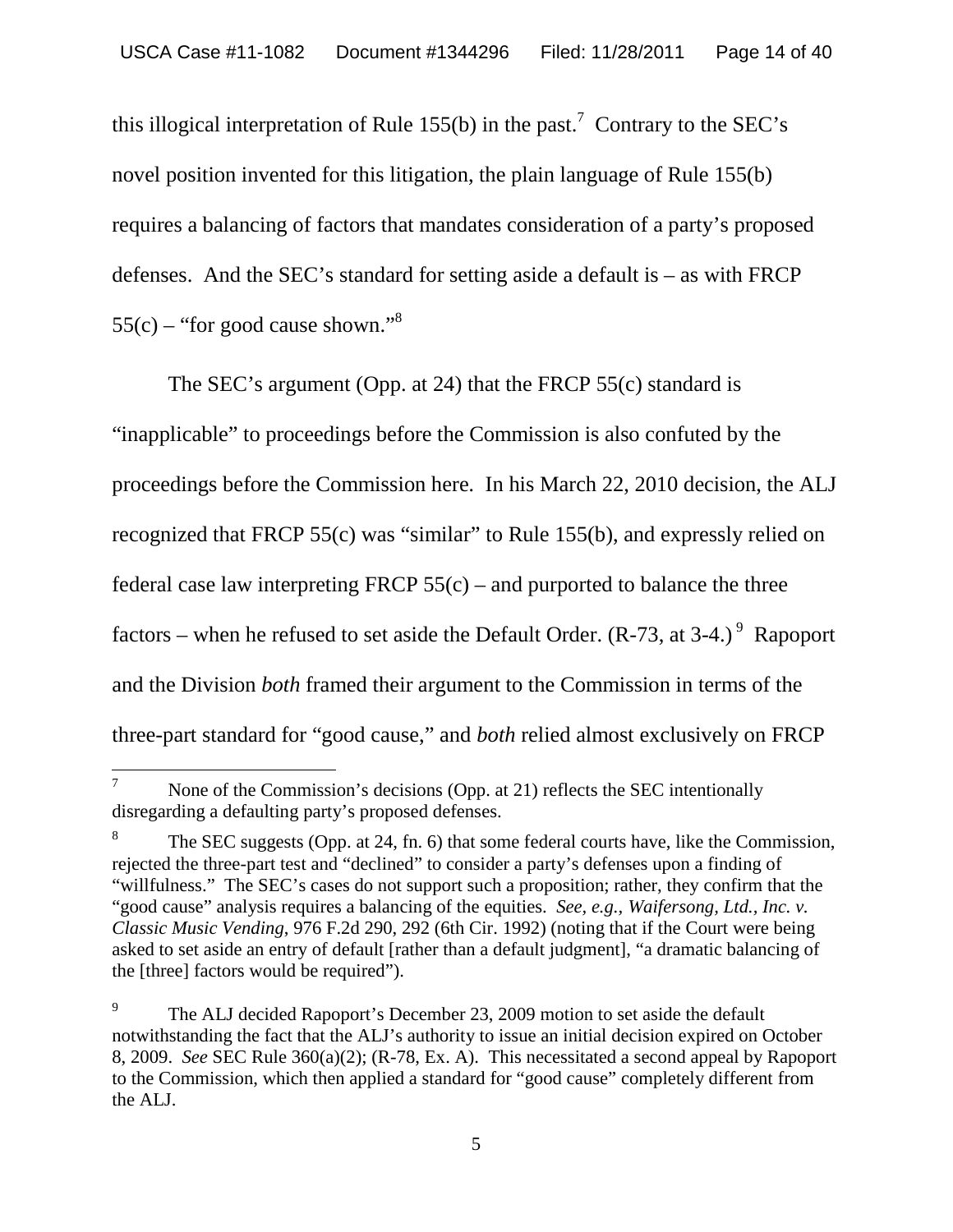55(c) case law.<sup>10</sup> At no point during the proceedings below did the ALJ or the Division ever argue that FRCP 55(c) did not apply to Rapoport's motion, or that "good cause" before the SEC requires more than "good cause" in federal courts.<sup>11</sup>

*Second*, even if the SEC had its "own" interpretation of "good cause" (Opp. at 17-20) – and it does not – that interpretation would be entitled to no special deference here, because agency deference applies only to rules within the agency's "particular expertise and special charge to administer." *Prof. Reactor Operator Soc. v. United States Nuclear Regulatory Comm.*, 939 F.2d 1047, 1051 (D.C. Cir. 1991); *see also Love v. Thomas*, 858 F.2d 1347, 1352 (9th Cir. 1988)("deference" given to agency interpretations "does not extend to the question of judicial review, a matter within the peculiar expertise of the courts"); *SEC v. Csapo*, 533 F.2d 7, 13 (D.C. Cir. 1976).

The SEC's argument (Opp. at 19-20) that its purported interpretation of Rule 155(b) is entitled to deference is grounded entirely on superficial language in case

<sup>&</sup>lt;sup>10</sup> *See* R-75, at 9-11; R-78, 10-14. The proceedings before the Commission relied on the federal rules in other instances as well, including the ALJ's reliance on federal cases interpreting FRCP 56 in its initial decision concerning CI-Moscow (R-58, at 2), and the SEC's reliance on case law interpreting FRCP 60 (the inapposite rule concerning default judgments) in the Decision (R-81, at 9, fn. 28).

<sup>11</sup> *See also, e.g., In re WSF Corporation*, Admin. P. 3-10668 (March 1, 2002), *available at* http://www.sec.gov/alj/aljorders/2002/3-10668.pdf (noting that "Rule 155(b) of the Commission's Rules of Practice is to the same effect" as FRCP 55(c)); *In re Muth et al.*, Admin. P. 3-11346 (Jan. 21, 2004), *available at* http://www.sec.gov/alj/aljorders/2004/3-11346-2.pdf (recognizing the *Division' s* argument that the Commission's Rules of Practice "follow the scope of the FRCP").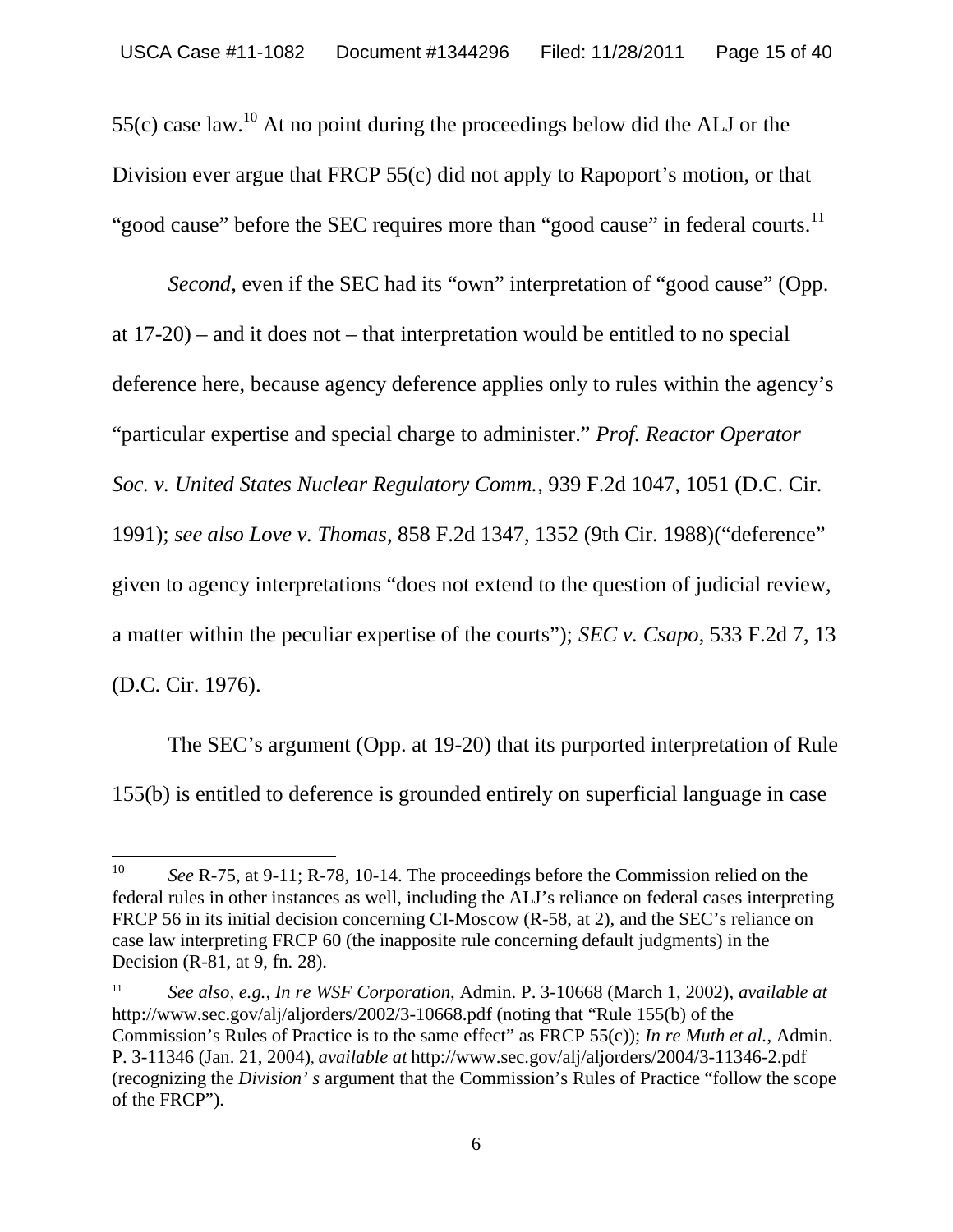law. But in all of these cases, the agency rules or regulations "deferred to" related *substantively* to the agency's area of regulation, and are therefore inapposite.<sup>12</sup> Not one of the SEC's cases addresses an agency interpretation of a rule that – like Rule 155(b) here – is unrelated to the agency's expertise, concerns a matter of judicial review, and is directly at odds with federal law. The SEC has no special expertise interpreting the universally-applied "good cause" standard for setting aside defaults, and its purported "interpretation" of that standard is entitled to no special deference.

<sup>12</sup> *Auer v. Robbins*, 519 U.S. 452, 461 (1997) (deference to Secretary of Labor's interpretation of the Fair Labor Standards Act in devising a formula for overtime pay); *Vermont Yankee Nuclear Power Corp. v. NRDC*, 435 U.S. 519, 526 (1978) (deference to Atomic Energy Commission's nuclear power licensing procedures, which were consistent with Congress' delegation of "broad regulatory authority over the development of nuclear energy"); *FCC v. Schreiber*, 381 U.S. 279, 294 (1965) (deference to FCC-created rule requiring public disclosure of investigatory proceedings where public disclosure was necessary to carry out, *inter alia*, the FCC's statutory reporting requirements); *Bowles v. Seminole Rock & Sand Co.*, 325 U.S. 410, 413 (1945) (deference to the Administrator of the Office of Price Administration's expertise in emergency price control and stabilization laws); *Intermountain Ins. Serv. of Vail v. Comm'r*, 650 F.3d 691, 707 (D.C. Cir. 2011) (deference to IRS decision involving the "complex administrative system for assessing tax deficiencies and his expert interpretation of technical statutory language"); *Kornman v. SEC*, 592 F.3d 173, 185 (D.C. Cir. 2010) (deference to SEC rule fully consistent with federal analog where SEC was seeking to enforce associational bar); *Blackmon-Malloy v. U.S. Capitol Police Bd*., 575 F.3d 699 (D.C. Cir. 2009) (deference to agency that was created to administer employee grievances in interpreting statutory provisions related to employee mediation); *Assoc. of Bus. Advocating Tariff Equity v. Hanzlik*, 779 F.2d 697, 701 (D.C. Cir. 1985) (deference to Federal Energy Regulatory Commission and Economic Regulatory Administration's determination with respect to decision on the importation of natural gas from Algeria); *McClelland v. Andrus*, 606 F.2d 1278, 1286 (D.C. Cir. 1979) (*reversing* an agency's decision to deny discovery of investigative report because the decision "could do violence to our conception of fair procedure and due process"); *NRDC v. SEC*, 606 F.2d 1031, 1056 (D.C. Cir. 1979) (deference to SEC's expertise in promulgating corporate disclosure rules).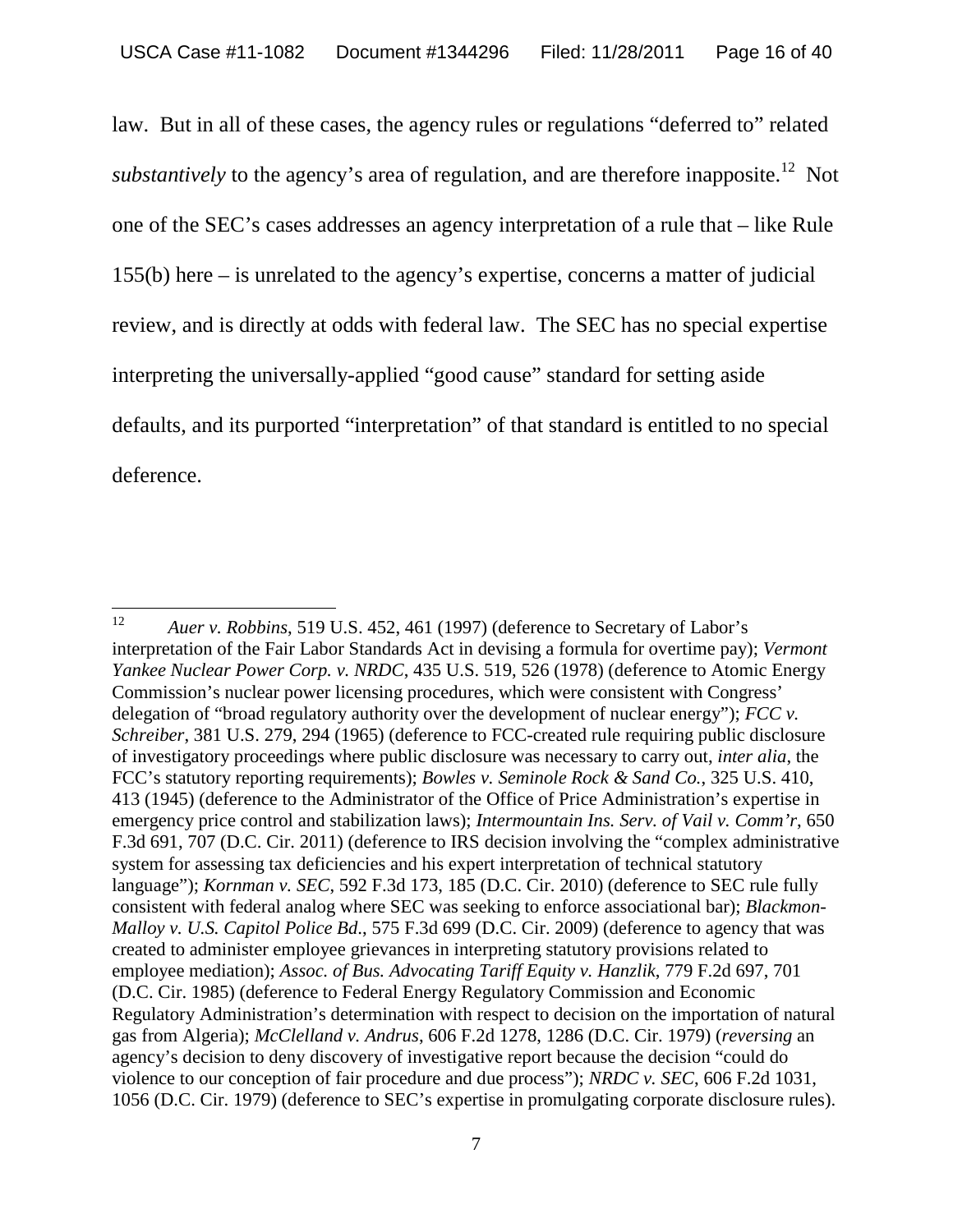*Third*, the SEC cannot apply a "good cause" standard at odds with FRCP 55(c) where, as here, federal courts have exclusive jurisdiction to enforce the civil penalties imposed on Rapoport in the Default Order. Federal district courts have "exclusive jurisdiction" over "any suit or action to enforce any liability or duty created by [the Exchange Act] or the rules and regulations thereunder," *see* 15 U.S.C. §78aa, which include second-tier civil penalties imposed by the Commission. *See* 15 U.S.C. §78u-2. The Commission must commence a federal court action to obtain an enforceable judgment against Rapoport, *see, e.g.*, *SEC v. Chekholko*, SDNY, 09cv6937, and federal standards applicable to setting aside defaults will apply.<sup>13</sup> The SEC therefore cannot apply its "own" interpretation of "good cause" here.

#### **II. It Was Not "Harmless Error" For The SEC To Apply The Wrong Standard For "Good Cause"**

The SEC abused its discretion by rejecting the mandatory, universallyapplied three-factor balancing test, and the SEC's belated attempt to argue these

<sup>&</sup>lt;sup>13</sup> This Circuit's standards and case  $law$  – including the mandatory three-part test for good cause – are uniquely relevant because this Court is the only appellate venue available to a foreign resident like Rapoport. *See* 15 U.S.C. § 78y(a)(1) (foreign residents with no principal place of business in the United States must file petitions in this Circuit); *see also In the Matter of Lambert D. Vander Tuig*, 2000 SEC LEXIS 1866, at \*6 n.1 (Aug. 16. 2000) (Commission following Ninth Circuit's interpretation of FRCP 54(c) where Ninth Circuit would be the "appellate venue" for review of the Commission's order).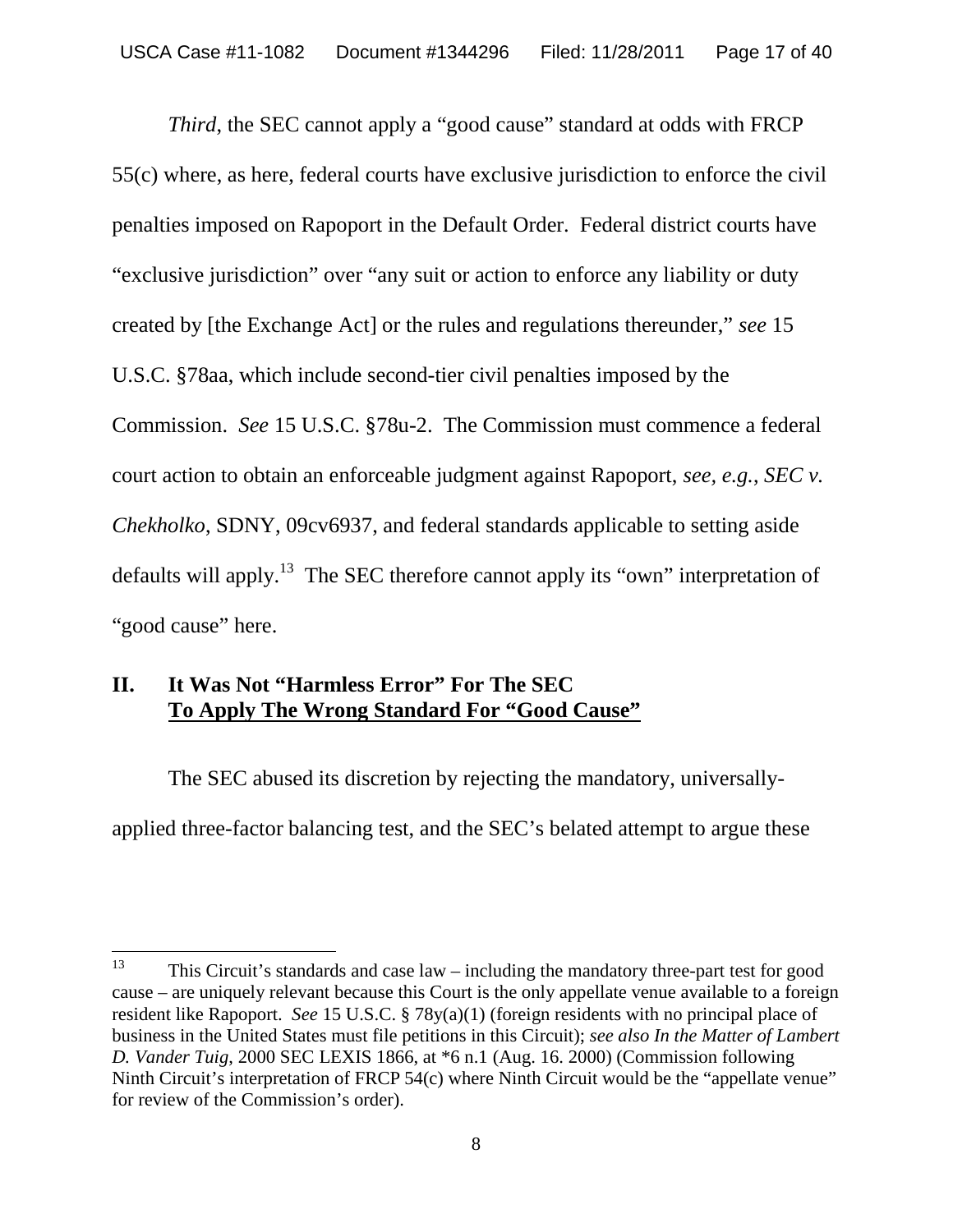factors to the Court misses the point completely.<sup>14</sup> To the extent relevant here, however, it was case-dispositive – not "harmless error" (Opp. at 30-34) – for the Commission to ignore these factors. (P. at 19-21.)

#### A. Rapoport Demonstrated Far More Than The Requisite "Hint Of A Suggestion" Of A Complete Defense

The SEC's argument (Opp. at 30-34) that Rapoport has not proffered a "meritorious defense" (i) misstates Rapoport's proposed defenses, (ii) disregards the relevant standard, and (iii) misconstrues Rapoport's argument on appeal.

*First*, by arguing that exemptions to registration are inapplicable to Rapoport's conduct, the SEC assumes incorrectly that Rapoport – who worked and lived at all relevant times in Moscow, Russia – was required to register with the SEC at all. Rapoport's principal defense to the OIP is that *virtually all of his conduct did not require him to register with the SEC*. (P. at 19.) Rule 15a-6's exemptions are therefore relevant to Rapoport's defenses only to the extent that the SEC first proves that Rapoport "solicited" U.S. investors, which requires a "caseby-case determination." (P. at 20, fn. 11.) To the extent any of Rapoport's conduct

<sup>&</sup>lt;sup>14</sup> This Court need not engage in the balancing that the Commission erroneously failed to perform, because only "[w]hen there is not the slightest uncertainty as to the outcome of a proceeding on remand . . . can [courts] affirm an agency decision on grounds other than those provided in the agency decision." *Manin v. NTSB*, 627 F.3d 1239, 1243 (D.C. Cir. 2011) (internal quotation omitted).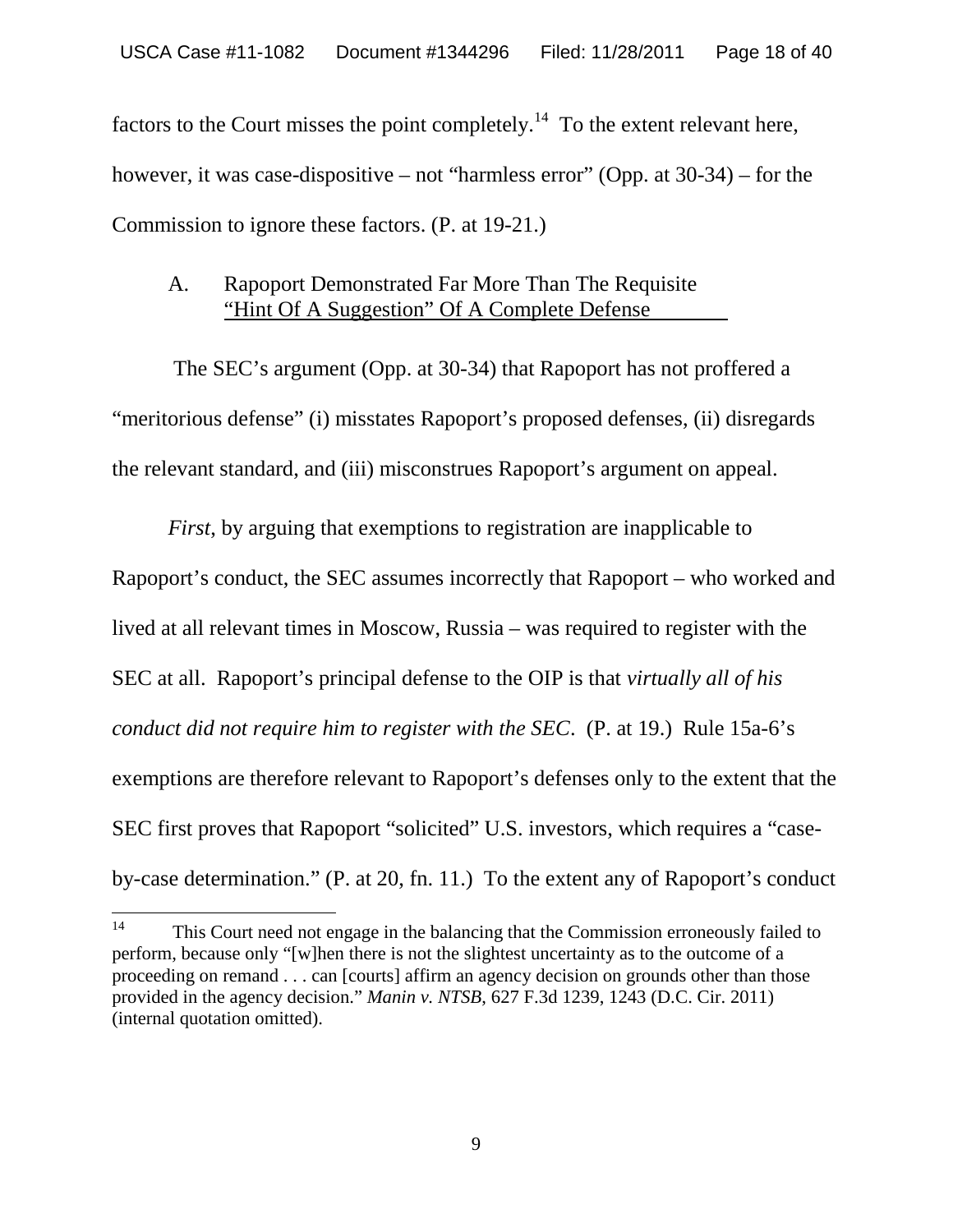was "solicitation" at all, Rapoport will show that conduct did not require him to register because it involved effectuating non-solicited trades (Rule 15a-6(a)(1)); trades based on research furnished to major U.S. institutional investors (Rule 15a- $6(a)(2)$ <sup>15</sup>; and trades with broker-dealers and other qualified investors (Rule 15a-6(a)(4)). (P. at 20.) Contrary to the SEC's inaccurate assertion (Opp. at 30-32), none of these exemptions to registration requires that CI-New York maintain records or register the foreign broker-dealer for service.

*Second*, the SEC's argument (Opp. at 30) that Rapoport bears a "burden" to "prove" his meritorious defense egregiously contorts the relevant standard. (P. 19.) A defaulting party alleges a "meritorious defense" where its allegations "contain even a hint of a suggestion which, proven at trial, would constitute a complete defense," and even "broad and conclusory" allegations suffice to make this showing. *Keegel*, 627 F.2d at 374 (defaulting party need not "prove a defense" to demonstrate good cause, and "likelihood of success is not the measure"). The SEC conflates Rapoport's burden of showing a "meritorious defense" to set aside the Default Order with the fact that Rule 15a-6 – the *de facto* registration requirements

<sup>&</sup>lt;sup>15</sup> The SEC incorrectly states (Opp. at 32) that the exemption for furnishing research reports to U.S. investors required CI-New York to maintain records that it did not. Where the foreignbroker dealer does not establish a "chaperoning" relationship with the U.S.-registered brokerdealer – as the SEC alleges here – the research report exemption does not require the registered broker-dealer to maintain records. *See* Rule 15a-6(a)(2)(iii).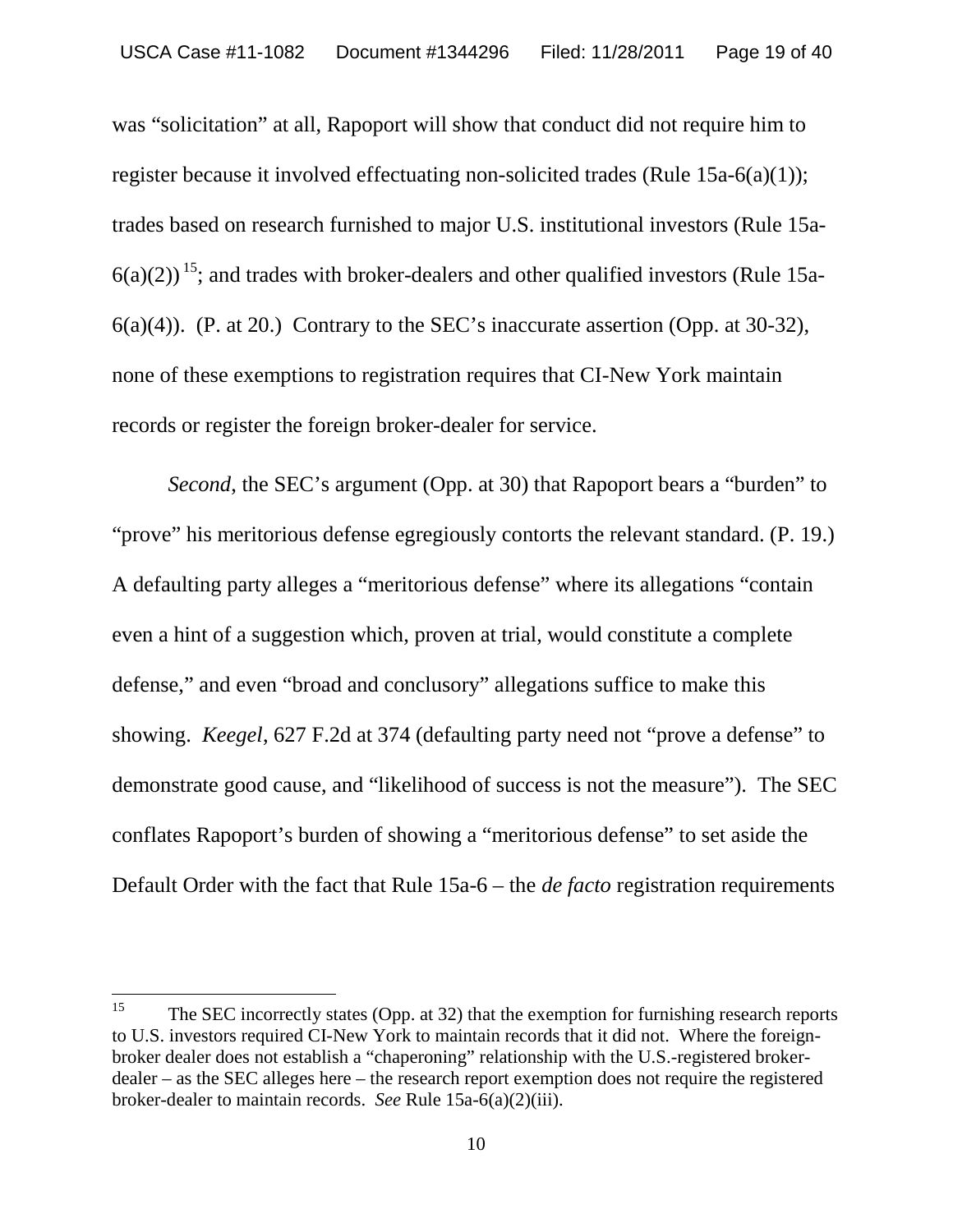for foreign broker-dealers (P. at 5-7) – provides affirmative defenses at trial to "solicitations" found to violate Section 15(a).

*Third*, the SEC's argument (Opp. at 30-34) that Rapoport did not satisfy this non-existent "burden" is preposterous, given that Rapoport *did* set forth his defenses in extraordinary detail for the Commission, but the Commission ignored these defenses completely. Rapoport has not only repeatedly set forth his proposed defenses to the OIP, <sup>16</sup> but he has responded to the Division's best "evidence"<sup>17</sup> – demonstrating compelling and dispositive defenses – without the benefit of contradictory or explanatory evidence, discovery or cross-examination. But the Commission ignored these arguments entirely.<sup>18</sup>

Tellingly, as its "one example" (Opp. at 31) of Rapoport's supposed failure to "prove" his defenses, the SEC argues that Rapoport does not "state that the investors in this case fit into any of the categories" for the Rule 15a-6(a)(4) exemption. Yet Rapoport made precisely that argument to the Commission below with respect to the only "investor" identified by the Division (R. 79, at 13-14), and the SEC has never identified the *only* other "investor in this case." As this "one

<sup>&</sup>lt;sup>16</sup> (R-65, Ex. A, R-69, R-75, R-79.)

<sup>&</sup>lt;sup>17</sup> (R-69, at 4-8; R-75 at 6-9; R-79 at 10-16.)

<sup>&</sup>lt;sup>18</sup> Notably, it was the Division that failed to "detail" its factual allegations against Rapoport. The December 8, 2008 OIP did not identify a single specific "direct" or "indirect" solicitation by Rapoport, and the Division refused to provide Rapoport with the factual basis for its allegations before filing the OIP. *See* R-69, at 5, fn. 7; R-68 at Ex. A.)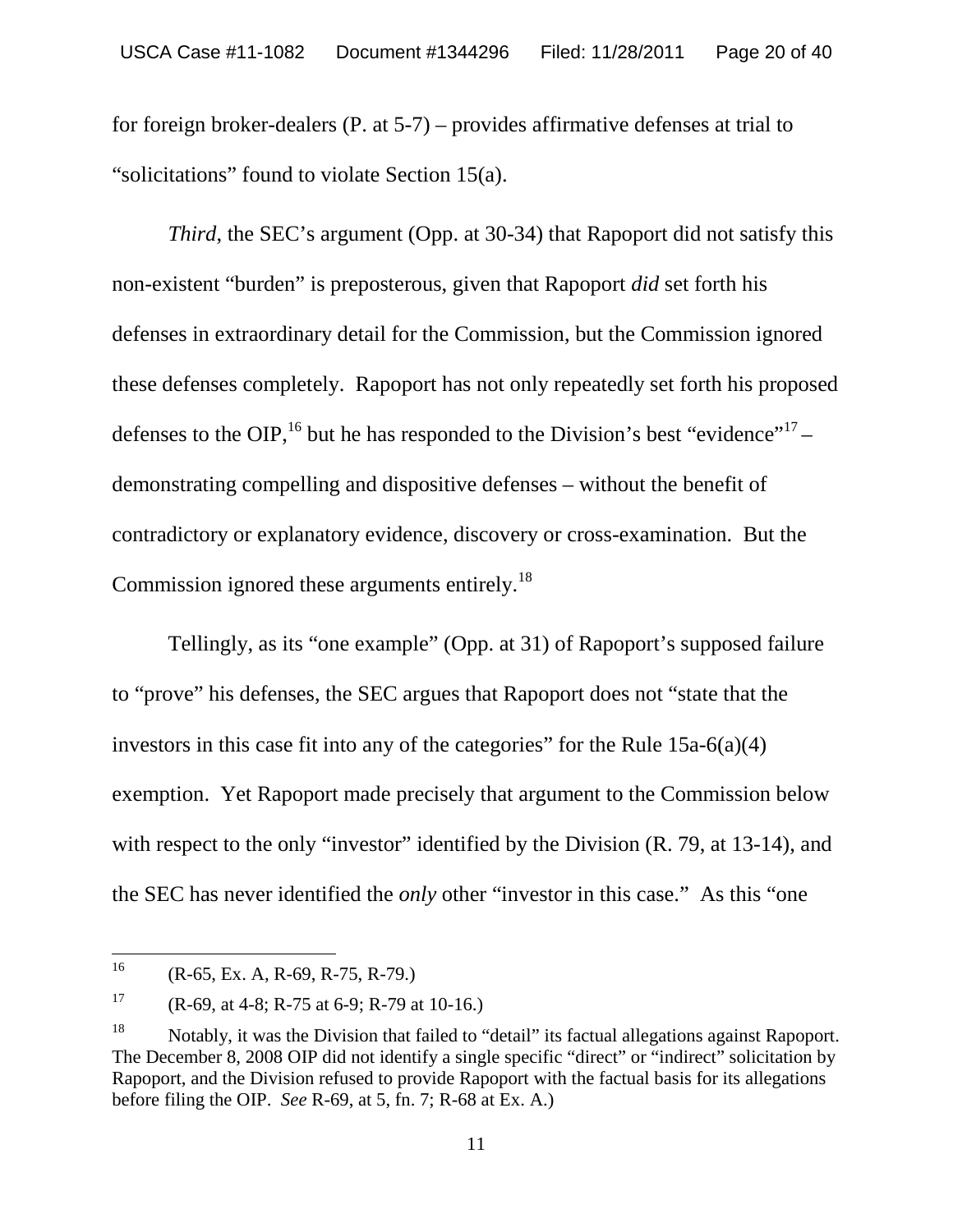example" demonstrates, the SEC's so-called evidence that Rapoport solicited U.S. investors while working in Russia from "about 2003-2007" is extraordinarily attenuated with respect to 2006 and 2007, and non-existent with respect to 2003, 2004 and 2005.<sup>19</sup>

#### B. Setting Aside The Default Will Not Prejudice The Division

The SEC recognizes that delay does not constitute "prejudice" (P. at 20-21), and therefore argues that "the concern is the loss of evidence cause by the delay." (Opp. at 34.) The SEC offers no support for this empty and false assertion. The Division's purported evidence is preserved, has been marshaled in briefing to the ALJ and Commission, and includes records obtained from CI-New York and CI-Moscow, as well as affidavits from cooperating co-respondents and investors.<sup>20</sup> Conversely, because Rapoport was fired from CI-Moscow on February 2, 2008 and prevented from recovering his files and documents (R-65, Ex. A, ¶11; R-68, Ex. A), he lacks access to materials critical to his defense. Rapoport can and will establish his defenses notwithstanding, but the SEC's claim of "prejudice" based

<sup>19</sup> As set forth in Section II(A) *infra*, the Division has no evidence to support any violation by Rapoport from 2003-2005, nor are there well-pleaded allegations in the OIP to support such a finding.

*See* R-68, Exs. A-K. The Division also has, "as a result of the examination that began in April 2007 . . . thousands of documents," in hard-copy and electronic format, copied from CI-New York's files. (R-78, Ex. N.)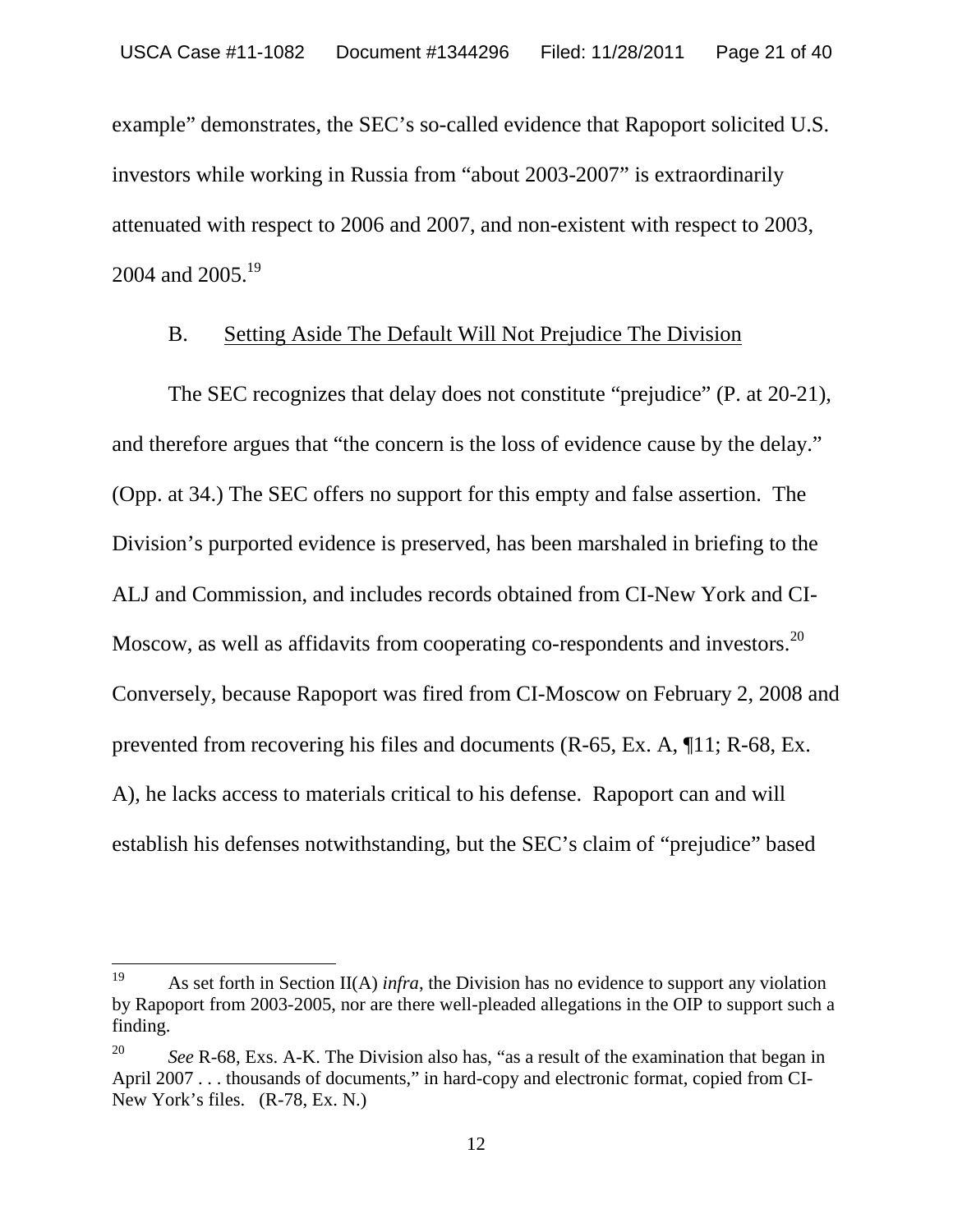on the theoretical loss of evidence is baseless. It is also immaterial, because the Commission erred by failing to consider it below.

#### C. The Commission Erred In Its Consideration Of The "Willfulness" Of Rapoport's Default

The SEC argues (Opp. at 24-29) that it "properly exercised its discretion" to refuse to set aside the Default Order because Rapoport did not "offer any reasonable explanation" for "his failure to file an answer"; lacked "an acceptable reason" for failing to appear; "cannot justify [his] failure to answer," and did not "justify his conduct to the Commission." These attempts to reformulate the "willfulness" prong of the "good cause" analysis have no basis in Rule 155(b) or the Commission's decisional law, and should be afforded no deference. $21$ Regardless of how the issue is framed, however, the SEC erred by disregarding factors critical to the "good cause" analysis. (P. at 21-22)

*First*, it is not Rapoport's "mere act" of moving to set aside the default (Opp. at 26) that demonstrates Rapoport's reasonable belief that personal service was required to effect service. To the contrary, it is *timing* of that act, and the *fact* that almost immediately after he *was* personally served, he appeared to defend the action*.* The SEC does not and cannot dispute that Rapoport was found in default

<sup>21</sup> *See supra* at 6-8; *see also, e.g., SEC v. Rosenthal*, 650 F.3d 156, 160 (2d Cir. 2011) ("the *Chevron* framework is inapplicable where, as here, the agency's interpretation is presented in the course of litigation and has not been articulated before in a rule or regulation") (internal citations omitted).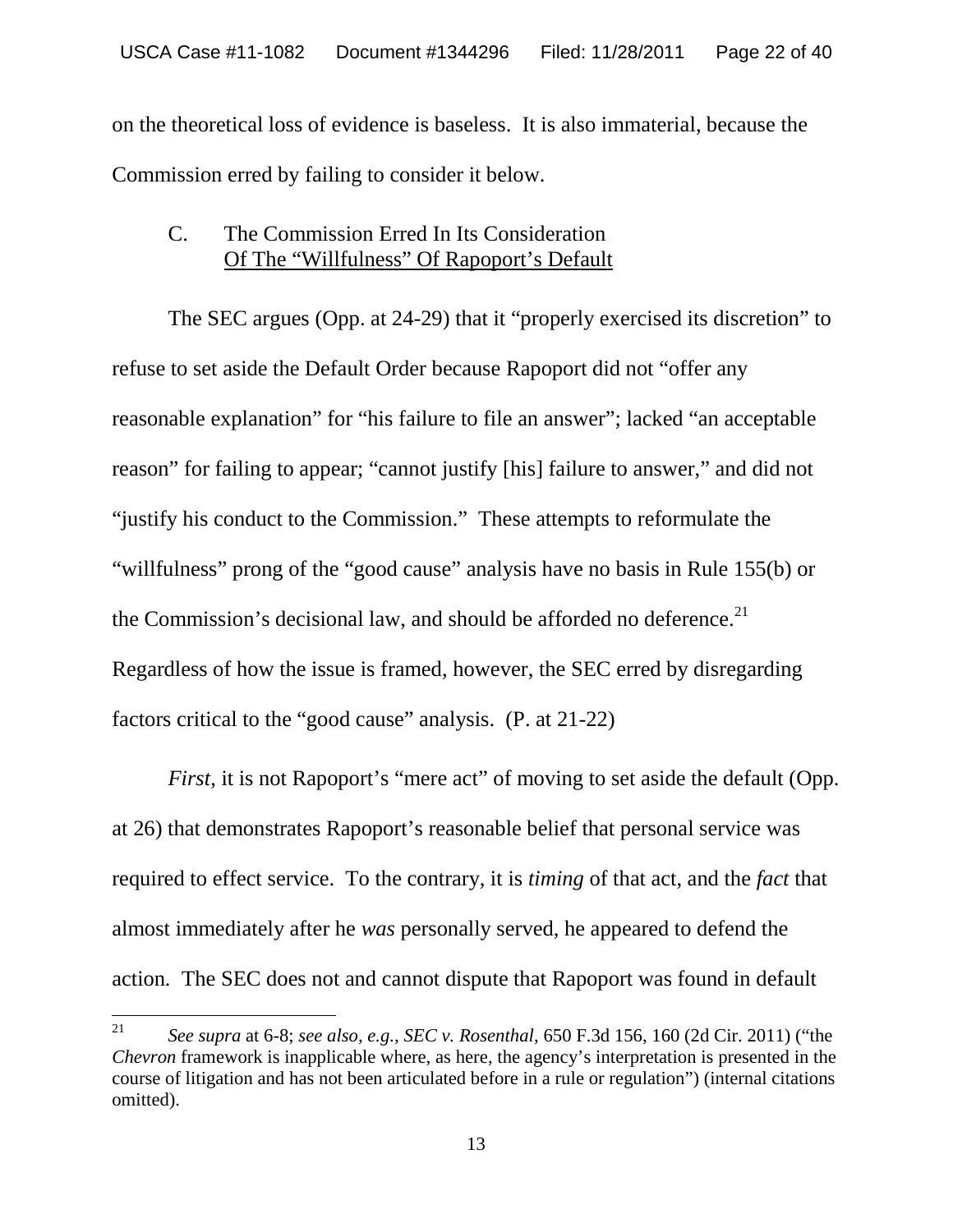*before* he was personally served, and that *after* he was personally served, he appeared to defend the action. (P. at 21-22.) Failing to address this fact was contrary to the principle that doubts should be resolved in Rapoport's favor (P. at 17; 22-23), and the Commission failed to balance this crucial point with Rapoport's meritorious proposed defenses.

*Second*, the fact that Rapoport's "default" was based on invalid service on his limited-purpose counsel in Washington, D.C. is hardly immaterial (Opp. at 27) to the "good cause" analysis.<sup>22</sup> The SEC concedes that service on Rapoport's limited purpose U.S. counsel would be invalid under SEC Rule 141(a)(2)(iv) if directed service on counsel was prohibited by Russian law, but argues that "Rapoport has never demonstrated that Russian law prohibited service through Kraut." The SEC fails to explain why it was Rapoport's burden to retain a Russian legal expert to make that showing (given that the Division was seeking to serve Rapoport by extraordinary means),<sup>23</sup> and in any event, it appears that Russian law *does* prohibit such directed service.<sup>24</sup> That the SEC is forced to rely (Opp. at 27)

<sup>&</sup>lt;sup>22</sup> The SEC contends that Rapoport did not raise this argument before the Commission, and he has thus waived it." To the contrary, Rapoport raised the argument several times below. *See* R-65, at 12-14; R-75, at 3-4; R-79, at 17 fn. 28.

 $23$  The SEC also concedes that service of the motion for a default order on Kraut was made *after* Kraut withdrew as Rapoport's attorney, and that the Division never attempted to serve the motion on Rapoport. *See* R-81, at 5.

<sup>24</sup> Tatyana Gidirimski, *Service Of United States Process In Russia Under Rule 4(f) Of The Federal Rules Of Civil Procedure*, 10 Pac. Rim. L. & Poly. J. 691, 710 (2001) ("There is no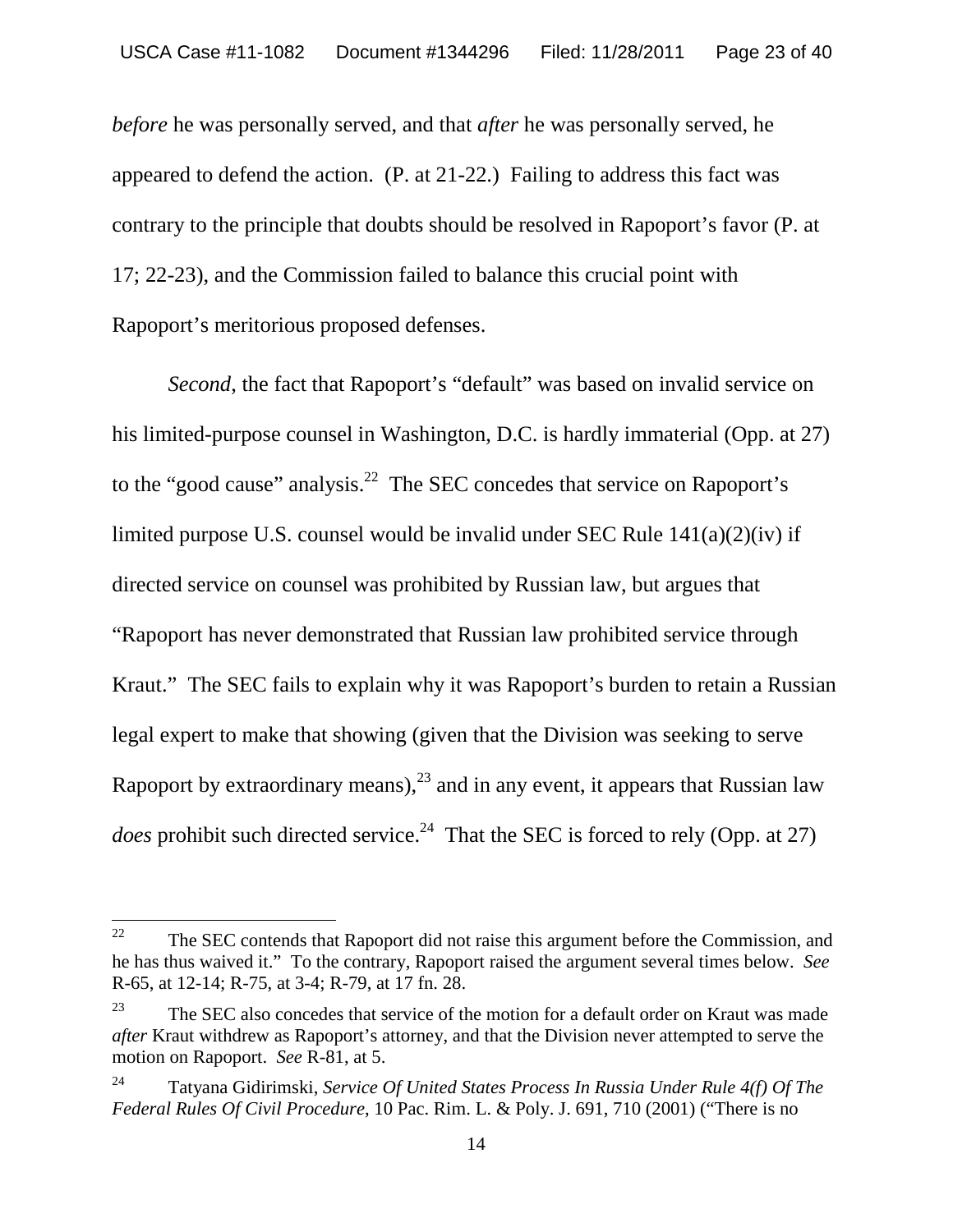on FRCP 4(f)(3) to salvage a method of service on Rapoport that is prohibited by the SEC's "own" rules illustrates that the SEC's attempt to disclaim FRCP 55(c) is specious, especially given that FRCP 4(f) and its SEC analog differ in material respects.<sup>25</sup> The salient point, however, is that the Commission should have factored the invalid<sup>26</sup> service on Rapoport into its "good cause" analysis, but did not.

*Lastly*, the SEC contends (Opp. at 29) that Rapoport did not move to set

aside the default "within a reasonable time" because the "five-month gap" between

the July 31, 2009 Default Order and Rapoport's December 23, 2009 motion

evidence that Russia has ever recognized private service of foreign process by means other that through letters of request . . .").

<sup>25</sup> *See* R-6, at 8-9; R-26, at 3-4, fn. 4; R-81, at 7, fn. 23. Contrary to the SEC's false assertion (Opp. at 20, fn. 5), the SEC regularly relies on analogous federal rules regardless of whether the commentary to the SEC rules states specifically that the SEC rule is patterned on the federal rule.

 $26$  Directed service on Rapoport through Kraut was questionable at best. Rapoport retained Kraut on September 8, 2008 – months after the Division completed its investigation into CI-Moscow and provided Wells notices to the OIP Respondents – to "review and analyze the Division's recommendation of this enforcement action, to possibly prepare a Wells Submission, and to possibly negotiate a resolution of the matter . . ." (R-6, at 1.) The SEC inexplicably denied Kraut's repeated requests for the Division to provide the factual basis for the Division's claims (R-68, Ex. A), and then filed an OIP on December 8, 2008 that provided no detail concerning the alleged "direct and indirect" solicitations by Rapoport. The Division made no attempt to serve Rapoport in Russia, but instead moved on December 15, 2008 (R-3, R-4) to serve Rapoport through Kraut. Two days later, on December 17, 2008, the Division advised Kraut that certain materials were available for inspection, but only if Rapoport consented to service. (R-78, Ex. M.) Ultimately, the ALJ ordered directed service on Rapoport (R. 9, R-26) by effectively concluding that *because* Kraut contested service, Kraut's representation was sufficiently robust to deem Rapoport served through Kraut, and Rapoport could be served through Kraut.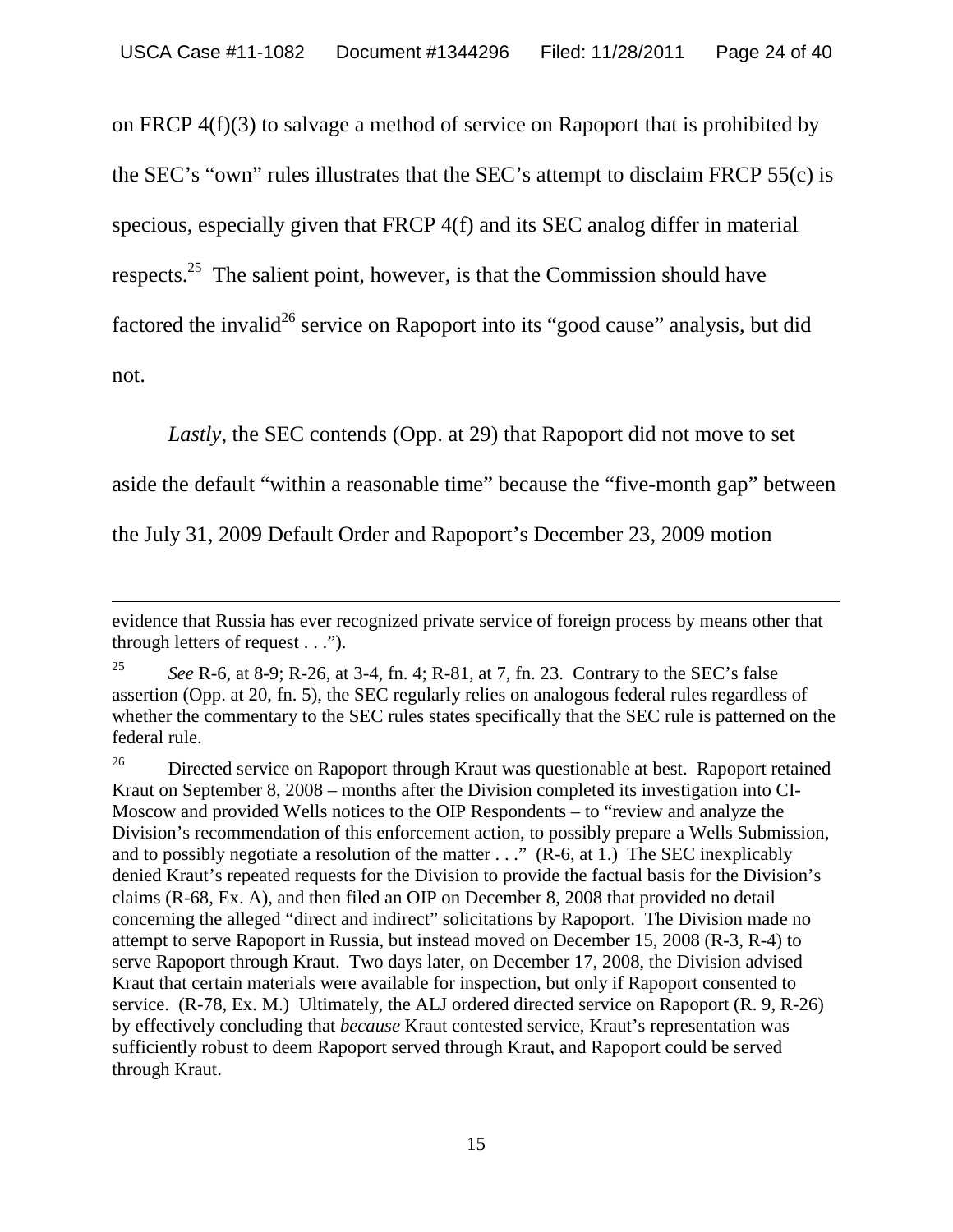"indicates that Rapoport apparently made no effort to monitor the Commission proceeding."<sup>27</sup> Given that Rapoport lived in Russia and was not served personally until October 23, 2009, the duration of the "gap" is immaterial. Knowing this, the SEC argues that (Opp. at 29) that Rapoport should have filed sooner after he was personally served "given what was at stake." But as the SEC also knows, Rapoport moved to set aside the Default Order approximately three weeks after the Division advised Rapoport's newly-retained counsel that it was not interested in negotiating a settlement.  $(R-64, at 3 fm, 5.)^{28}$ 

## **III. The Commission Abused Its Discretion When It Recklessly Imposed Sanctions On Rapoport That Are Not Supported By The Well-Pleaded Allegations In The OIP**

Rapoport's Petition demonstrated that the Commission did not consider –

"meaningfully" or otherwise – the baseless and disproportionate penalties imposed

<sup>&</sup>lt;sup>27</sup> The SEC relies on cases (Opp. at 28, fn. 8) that address timeliness under an inapposite federal rule regarding default *judgments* (FRCP 60) to suggest that five months not "reasonable." Not only does the SEC again rely on federal rule analogs when it suits they support the SEC's position, but the cases relied on by the SEC make clear that "[t]here is no hard and fast rule as to how much time is reasonable for the filing of a Rule 60(b)(6) motion" and that "courts have found periods of as little as a few months unreasonable, and have found periods of as long as three years reasonable." *Sudeikis v. Chicago Transit Auth.*, 774 F.2d 766, 769 (7th Cir. 1985); *Ashford v. Steuart*, 657 F.2d 1053, 1055 (9th Cir. 1981) ("[w]hat constitutes reasonable time depends upon the facts of each case, taking into consideration the interest in finality, the reason for delay, the practical ability of the litigant to learn earlier of the grounds relied upon, and [the consideration of] prejudice [if any] to other parties" (internal citations omitted). Further, this Circuit has not identified a specific benchmark for assessing what amount of time is "reasonable," but focuses on whether there is prejudice to the opposing party. *Salazar v. District of Columbia*, 633 F.3d 1110, 1119 (D.C. Cir. 2011). As discussed, *supra*, there is no prejudice here to the SEC.

Indeed the Division – with whom Rapoport's counsel attempted to negotiate a settlement – did not even argue that Rapoport had failed to move with a reasonable time. (R. 68; R-69, at 2, fn. 4.)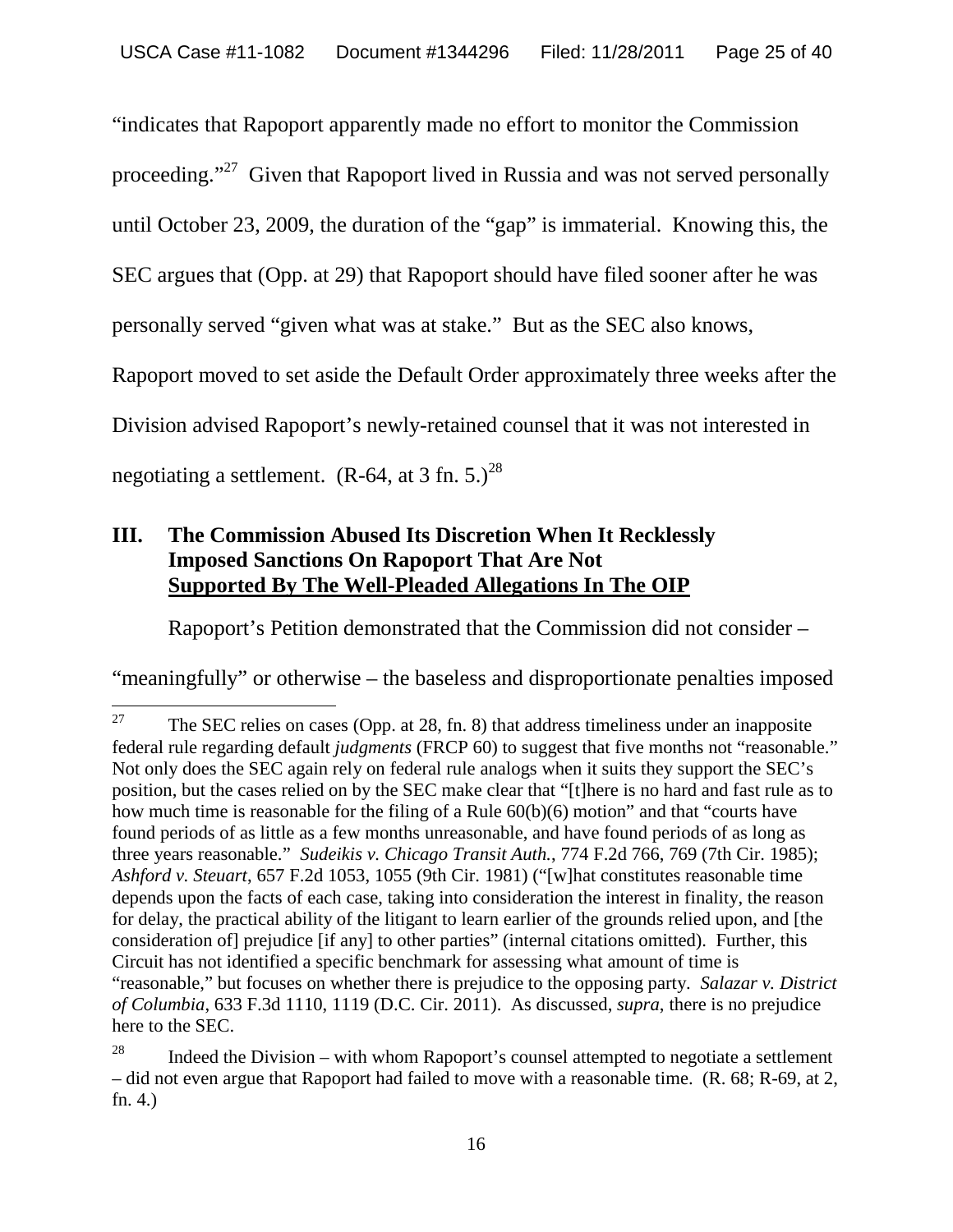on Rapoport by the ALJ, which included a lifetime associational bar, an accounting and disgorgement of "ill-gotten" gains, and a \$555,000 civil penalty (originally consisting of five maximum second-tier penalties for each year from 2003-2007, but later reduced to \$315,000 due to a "mathematical error"). Instead, the Commission blindly adopted the deeply flawed reasoning by the ALJ, who ignored the absence of well-pleaded allegations against Rapoport with respect to: (i) 2003- 2005 and (ii) second-tier penalties.

Imposing these penalties was a clear abuse of the SEC's discretion. The SEC claims (Opp. at 35) that it satisfied its obligation to "meaningfully" and "seriously" consider these penalties when it declared in the Decision – without reasoning, analysis or explanation of any kind – that it was "not unjust" for the ALJ to impose sanctions that "did not go beyond the allegations in the OIP." This Court requires considerably more (P. at 23-24), and the SEC cites no case, within or without this Circuit, to support the claim that the Decision provides a sufficient basis for barring Rapoport from the securities industry for life and imposing \$315,000 in civil penalties, plus disgorgement. *See, e.g.*, *Steadman v. SEC*, 503 F.2d 1126, 1139 (5th Cir. 1979).

#### A. The Sanctions Attributable To 2003-2005 Must Be Eliminated

Rapoport (P. at 27-29) explained that the well-pleaded allegations in the OIP do not support sanctions against Rapoport attributable to 2003, 2004, or 2005 (the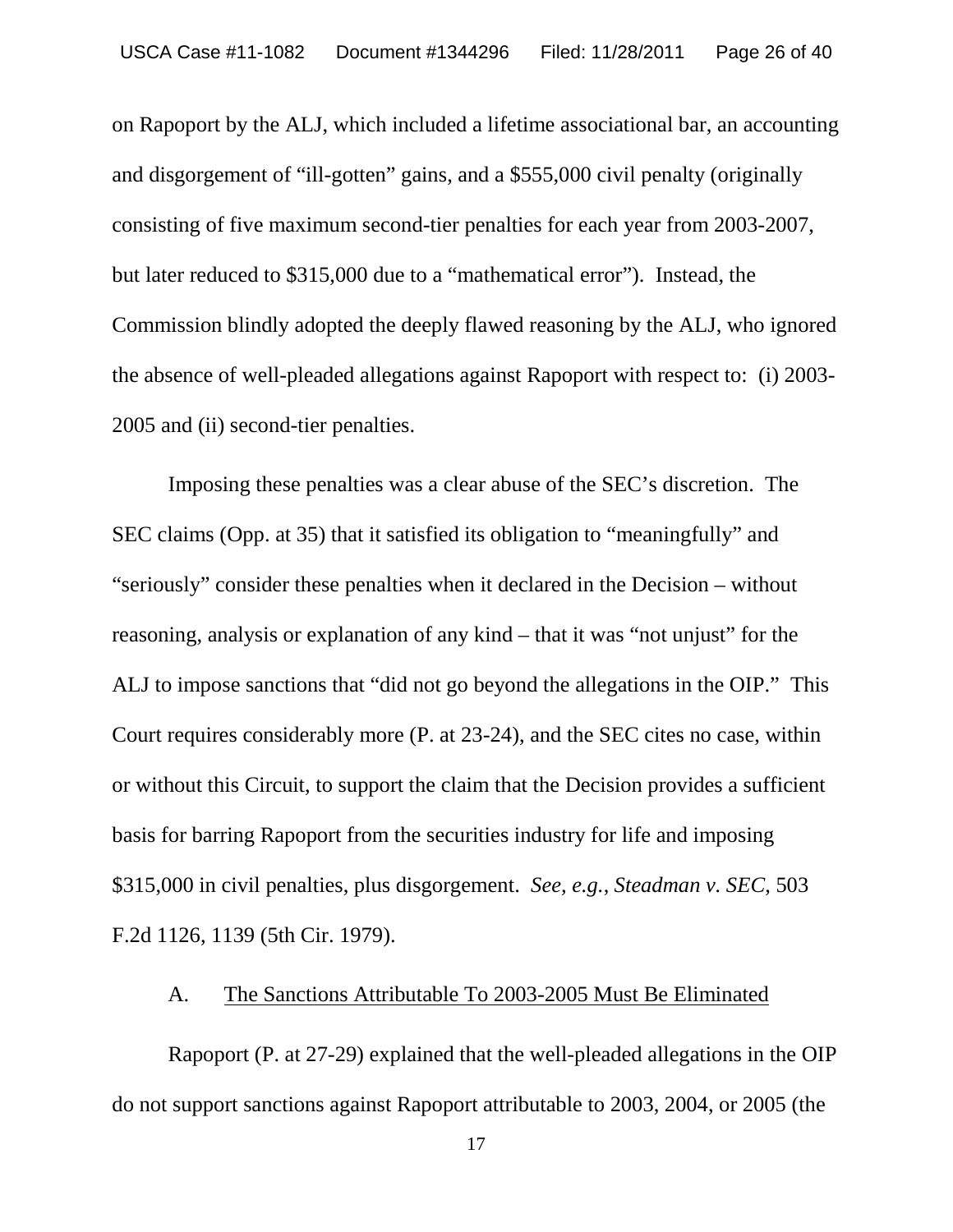"2003-2005 Sanctions"), and the SEC admits (Opp. at 36-37) that its *only* basis for the 2003-2005 Sanctions is two paragraphs in the OIP ("Paragraphs 1 and 9").<sup>29</sup> Because Paragraphs 1 and 9 are not "well-pleaded," however, these sanctions must be set aside. *See Adkins v. Teseo*, 180 F. Supp.2d 15, 17 (D.D.C. 2001) (defaulting defendant admits "only the well-pleaded allegations of the complaint"); *Mutaka Mwani v. Bin Ladin*, 244 F.R.D. 20, 23 (D.D.C. 2007) (allegations only taken as true after default if "well-pleaded").

Paragraphs 1 and 9 are conclusory and introductory allegations against multiple OIP Respondents that are not well-pleaded as to Rapoport for several reasons. *See* OIP ¶ 1 (generally alleging that *all six* respondents violated Section 15(a)) and OIP ¶ 9 (generally alleging that CI-Moscow *and* Rapoport violated Section 15(a)). *First*, Paragraphs 1 and 9 are *legal conclusions* that are not deemed admitted by default. *See DirecTV, Inc. v. Hoa Huynh*, 503 F.3d 847, 854 (9th Cir. 2007) (defaulting defendant "is not held . . . to admit conclusions of law," and allegations that "parrot" the relevant statutory language are not admitted by default).<sup>30</sup> *Second*, Paragraphs 1 and 9 cannot support a finding that Rapoport "indirectly" solicited investors through CI-New York from 2003-2005, because the

<sup>&</sup>lt;sup>29</sup> The Commission (Opp. at 37) references paragraph 9 of the OIP as paragraph 8.

<sup>30</sup> *See also Nishimatsu Constr. Co. v. Houston Nat'l Bank*, 515 F.2d 1200, 1206 (5th Cir. 1975) ("The defendant is not held to admit facts that are not well-pleaded or to admit conclusions of law") *citing Thomson v. Wooster*, 114 U.S. 104, 113 (1884); *Wallace v. Fed. Emples. of United States Dist. Court*, 325 Fed. Appx. 96, 101 (3d Cir. 2009) ("a default admits only wellpleaded facts and not legal conclusions").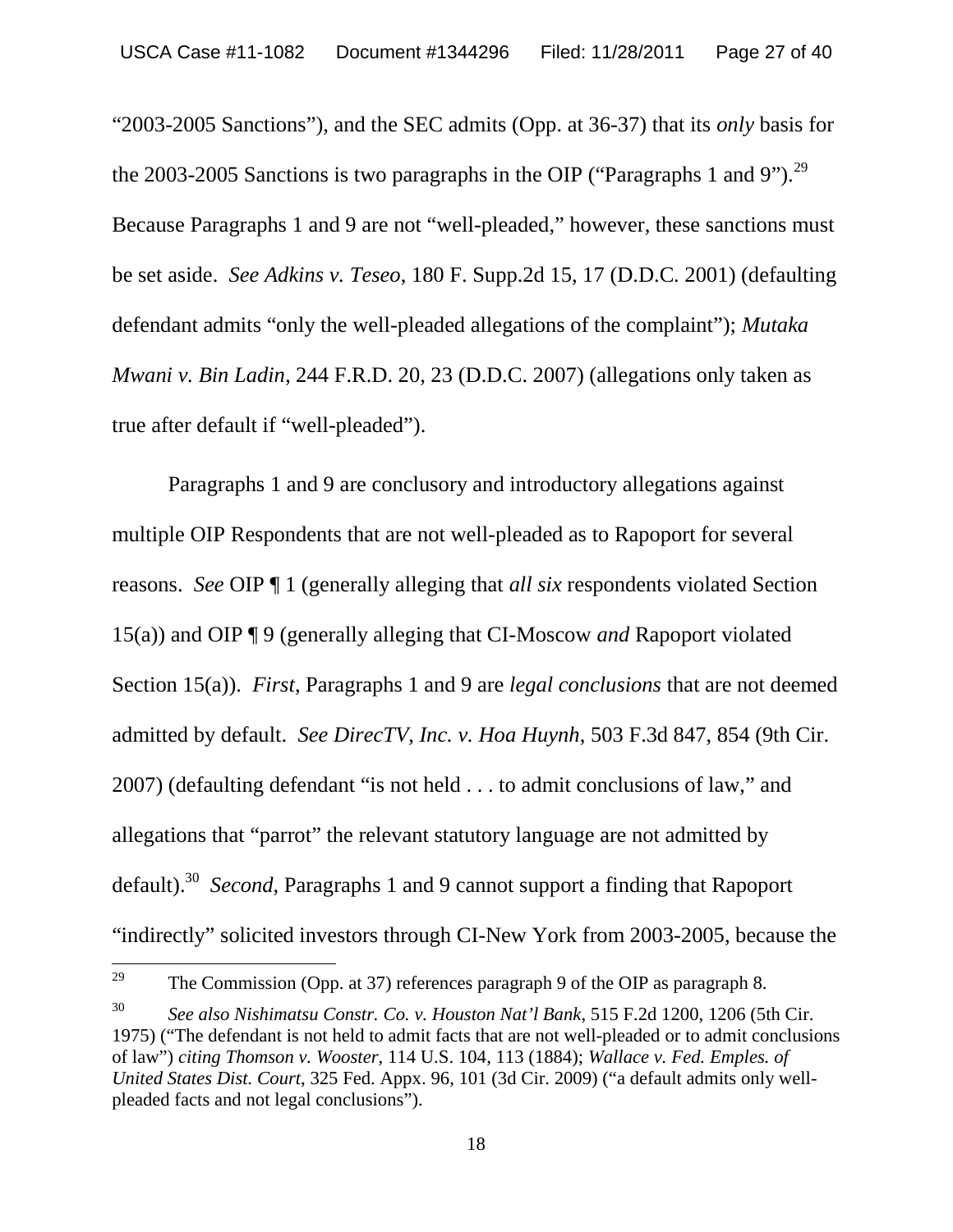OIP makes a more specific allegation (R-1, ¶17) that Rapoport "controlled" CI-New York in 2006 and 2007 *only*. <sup>31</sup> *See Mutaka Mwani*, 244 F.R.D. at 23 (allegations "made indefinite or erroneous by other allegations in the same complaint" are not well-pleaded); *see also Trans World Airlines, Inc. v. Hughes*, 449 F.2d 51, 63 (2d Cir. 1971) (same). *Third,* Paragraphs 1 and 9 cannot support a finding that Rapoport "directly" solicited U.S. investors from 2003-2005, because there is *zero* evidence that Rapoport even communicated with a single U.S. investor from 2003-2005. *Mutaka Mwani*, 244 F.R.D. at 23 (allegations not "provable by legitimate evidence" are not well-pleaded).<sup>32</sup> The SEC does not (and cannot) claim that there is evidence of such a communication in the Opposition, because no such evidence exists.<sup>33</sup> *Fourth*, Paragraphs 1 and 9 are *indefinite* with respect to Rapoport's "direct" and "indirect" solicitation of investors because they fail to differentiate between the conduct of Rapoport and others. The SEC's fallback argument (Opp. at 38) – that there *are* well-pleaded allegations with

 $31$  This specific allegation comports with the OIP's specific allegations regarding Yenin, CI-New York's managing director, CFO, and FINOP who worked for CI-New York until returning to Moscow in "early 2006." (R-1, ¶7.)

<sup>32</sup> *See also Pack v. United States*, 1996 U.S. Dist. LEXIS 1528, at \*3-4 (E.D. Cal. 1996) ("default establishes the well-pleaded allegations of a complaint unless they are incapable of proof . . ."); *cf. Jackson,* 636 F. 2d at 835 ("modern courts are also reluctant to enter and enforce judgments unwarranted by the facts.").

<sup>&</sup>lt;sup>33</sup> The Division lacks such evidence despite obtaining affidavits from two of Rapoport's cooperating co-respondents (Herlyn and Chekholko) and at least three different U.S. investors. Indeed, the Division's "evidence" reflects only two communications between Rapoport and a U.S. investor at all; both occurred in 2007. (*See* R-78, at 17-18; R-79, at 13-14.)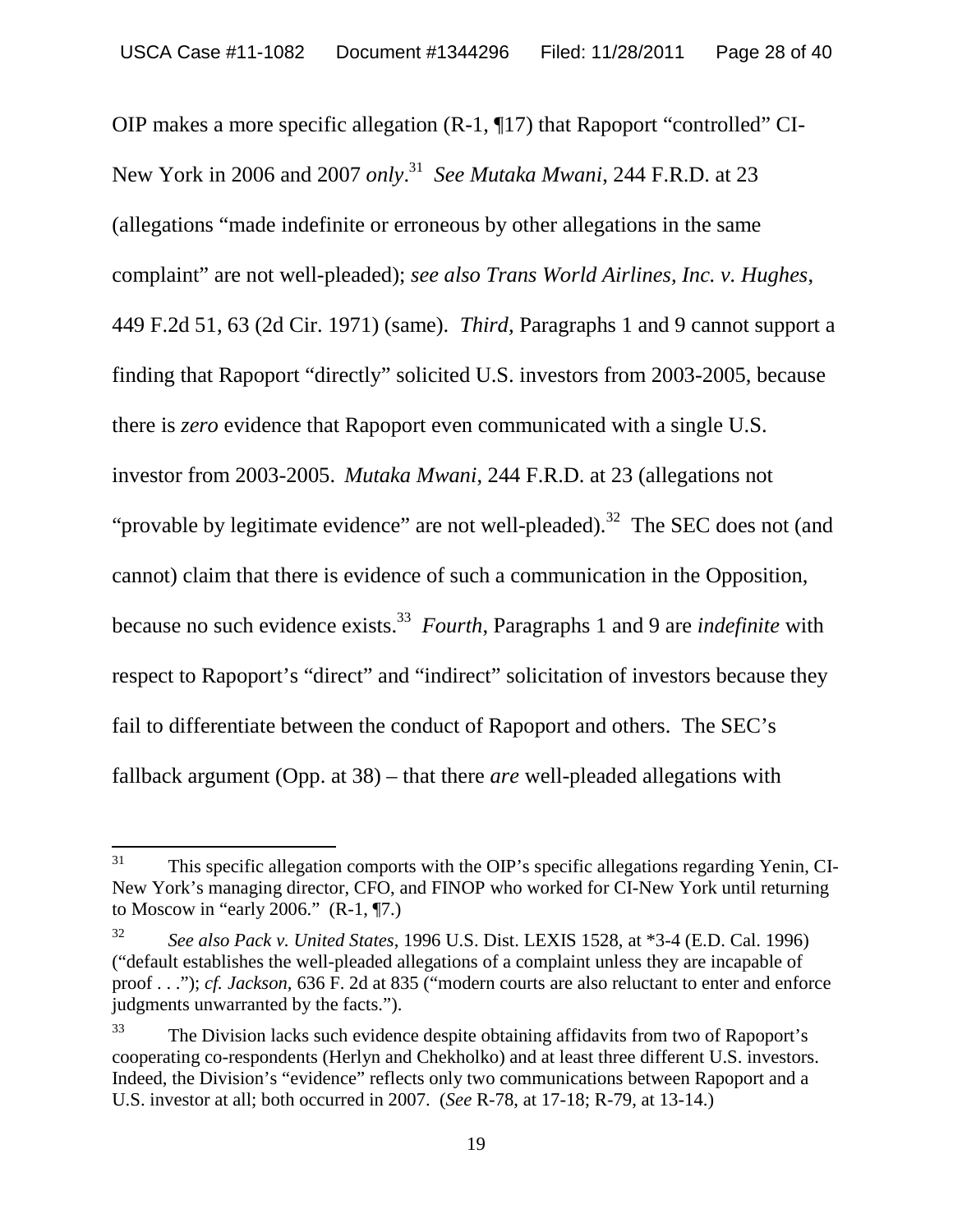respect to Rapoport's 2006-07 conduct – evinces the SEC's understanding that the 2003-2005 Sanctions are patently unsupportable.

As to 2003 specifically, the SEC concedes (Opp. at 37) that Rapoport cannot be liable for conduct prior to December 8, 2003, but argues that because a separate civil penalty may be assessed "for each such act or omission," the ALJ was not "forbidden" from imposing a \$60,000 penalty on Rapoport for his "conduct occurring in the last three weeks of 2003." Accepting the SEC's implausible assertion that it can impose a limitless number of penalties for the ongoing violation of a single rule, the *only* support in the OIP for a penalty against Rapoport attributable to 2003 is the indefinite reference to conduct by Rapoport and others beginning in "about 2003"<sup>34</sup> in Paragraphs 1 and 9, which are not wellpleaded.

In the Decision, the Commission intentionally disregarded these arguments concerning the total lack of allegations and evidence to support for 2003-2005 Sanctions. Its order imposing \$185,000 in penalties attributable to 2003, 2004 and

<sup>&</sup>lt;sup>34</sup> The ALJ's initial decision with respect to CI-Moscow found that CI-New York's representatives began soliciting U.S. investors on behalf of CI-Moscow "by at least 2004." (R-58, at 4).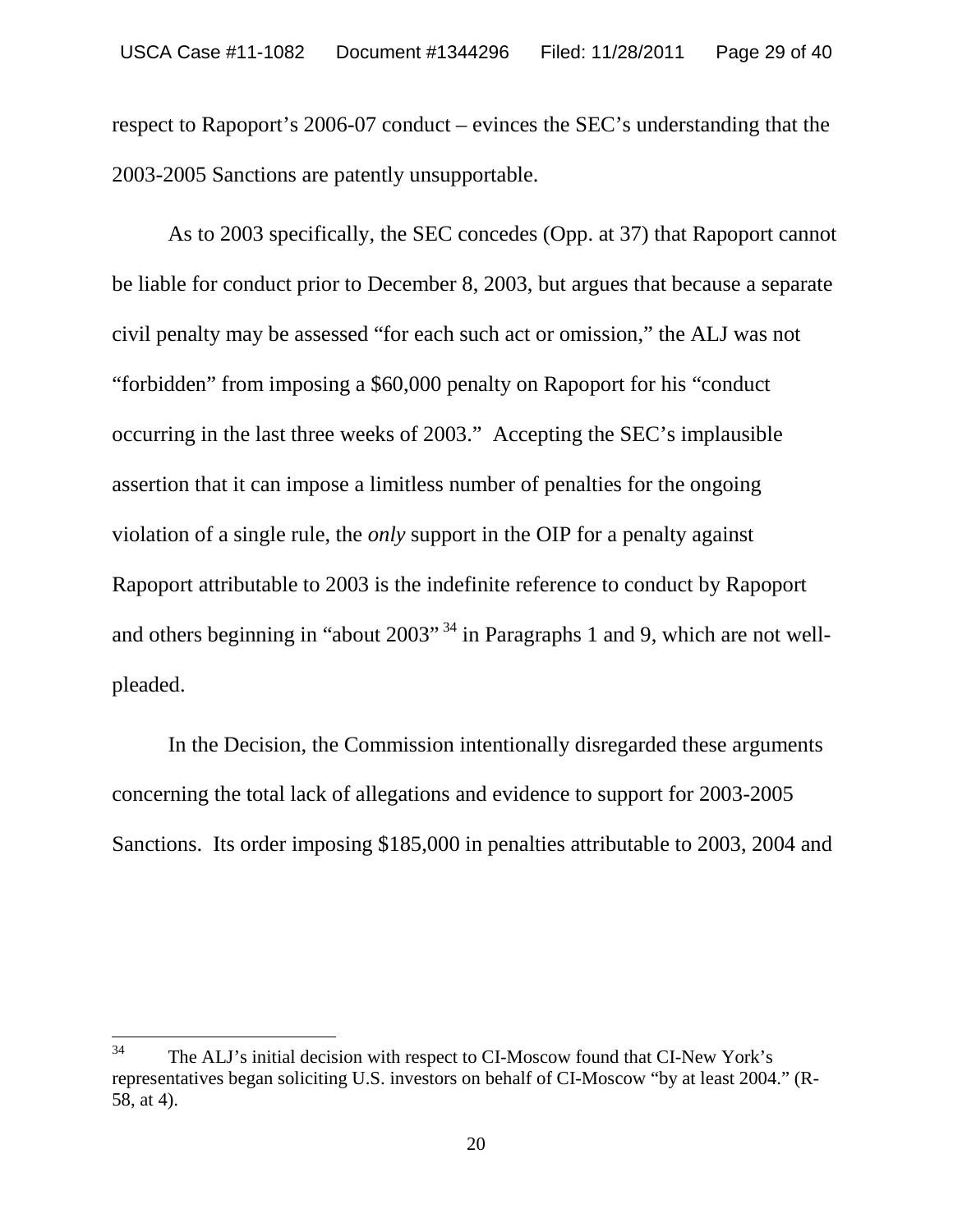2005 was therefore not only an abuse of its discretion, but lacked substantial justification.<sup>35</sup>

#### B. The "Second-Tier" Civil Penalties Against Rapoport Must Be Eliminated For All Years

In response to Rapoport's argument (P. at 29-33) that ten words in the Decision was not "meaningful consideration" of \$315,000 in maximum "secondtier" civil penalties, the SEC does not (Opp. at 38-41) – because it cannot – defend its consideration of these penalties in the Decision. Nor does the SEC dispute that when the ALJ "concluded" (Opp. at 39) that Rapoport's actions warranted "second-tier" penalties, the ALJ conflated Rapoport with Yenin, a registered broker-dealer who held seven SEC licenses and was responsible for CI-New York's regulatory compliance.

Instead, the SEC argues (Opp. at 39-40) that its error, and the ALJ's error, should be excused because the ALJ "discussed" the conduct supporting "secondtier" penalties against Rapoport elsewhere in the Default Order, separate and apart from the ALJ's penalty analysis. That "discussion," however, merely recapitulates allegations in the OIP that do not support a finding of scienter,  $36$  and in any event,

 $35$  Pursuant to the Equal Access to Justice Act, a party aggrieved by an agency decision that lacks substantial justification can recover "all fees and other expenses incurred in connection with that proceeding." 5 U.S.C. § 504

<sup>&</sup>lt;sup>36</sup> The OIP alleges  $(R-1, \P14)$  that "at all relevant times, Rapoport knew that any representative of CI-Moscow who solicited a U.S. investor" would have to register with the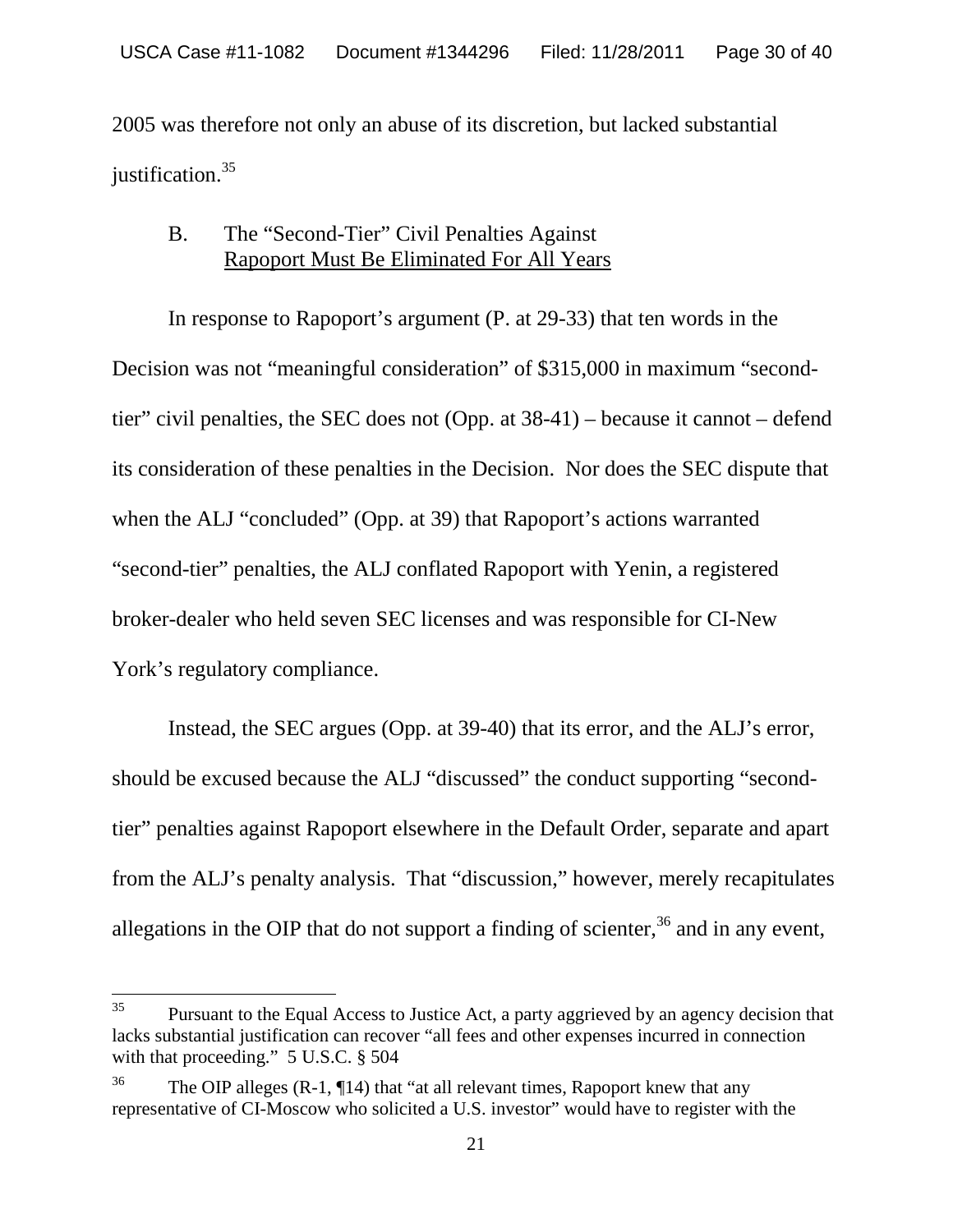the SEC's after-the-fact reliance on these allegations is no substitute for the Commission's obligation to "explain" why the "necessary elements for such sanctions were satisfied." (P. at 29-30.)

The SEC argues (Opp. at 40-41) that "regardless of who shoulders the blame," Rapoport did not comply with the registration requirements for foreign broker-dealers. This misses the point completely. "Second-tier" civil penalties require a level of knowledge tantamount to fraud, and it is because the registration requirements for foreign broker-dealers are so unknowable and arcane even to regulatory specialists – let alone a foreign broker like Rapoport – that Rapoport could not have deliberately or recklessly disregarded them.

Rapoport's Petition explained that even if there was a basis for imposing five maximum second-tier penalties on Rapoport totaling \$315,000, a lifetime associational bar, and disgorgement – and there is not – these severe penalties are "not justified under the circumstances" and should be eliminated. (P. at 32-33.)

Commission. This allegation is false and not well-pleaded, and therefore does not support a finding that Rapoport violated Section 15(a) with scienter. Indeed, the paragraph immediately preceding (R-1, ¶13) states that CI-Moscow representatives did *not* need to register if CI-New York maintained certain required books and records, and alleges that Yenin – not Rapoport – was advised of these record-keeping requirements. *Id.* The OIP does not allege that Rapoport knew that CI-New York and Yenin had not complied with their record-keeping obligations; that Rapoport even knew these requirements existed; or that Rapoport knew that *his* conduct required registration with the SEC.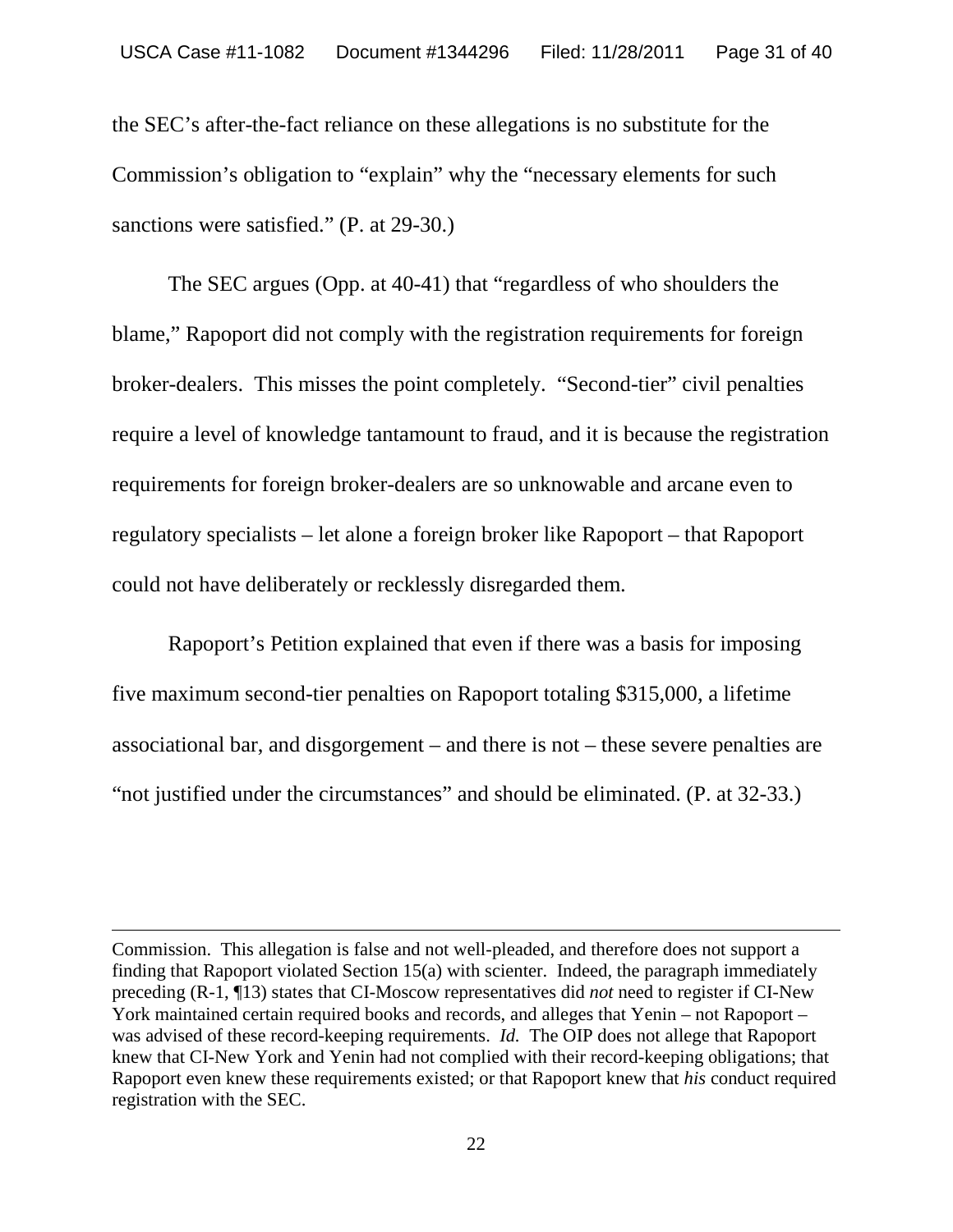The SEC erred by failing to consider these circumstances at all in the Decision,<sup>37</sup> and its belated attempts (Opp. at 41-42) to address them are unavailing.

The SEC does not dispute (Opp. at 41) that had CI-New York performed certain administrative functions, there would be *no Section 15(a) violation by Rapoport*. <sup>38</sup> The SEC asserts (Opp. at 42) that Rapoport violated a rule that is "keystone of the entire system of broker-dealer regulation,"<sup>39</sup> but is forced to concede that in June 2008, the SEC proposed *still-pending* changes to liberalize this "keystone" that would render Rapoport's conduct blameless. Indeed, under the Proposed Amendment, foreign broker-dealers would be permitted (as CI-Moscow is alleged to have done improperly) to maintain records and issue confirmations, and representatives of foreign broker-dealers would be permitted

<sup>37</sup> *See, e.g., Paz Sec. v. SEC*, 494 F.3d 1059 (D.C. Cir. 2007) (reversing sanctions where SEC failed to adequately explain bases for sanctions and "address certain mitigating factors" raised by the petitioners before it).

<sup>&</sup>lt;sup>38</sup> The SEC does not dispute that Rapoport's conduct resulted in no losses or harm to, or complaints by, United States investors. That third-tier penalties are appropriate where conduct "resulted in *substantial* losses or created a significant risk of substantial losses" 15 U.S.C. § 78u-2(a)(3) (emphasis added) does not mean, as the SEC argues (Opp. at 41), that the lack of *any* losses at all is irrelevant to the SEC's sanctions analysis.

<sup>39</sup> The SEC places principal reliance (*see* D.C. Cir. Rule 28(a)(2)) on the unpublished disposition in *Roth v. SEC,* 22 F. 3d 1108, 1109 (D.C. Cir. 1994) for this irrelevant and mischaracterized proposition, notwithstanding that unpublished decisions may not be cited as precedent. *See* D.C. Cir. Rule 32.1(b)(1)(A)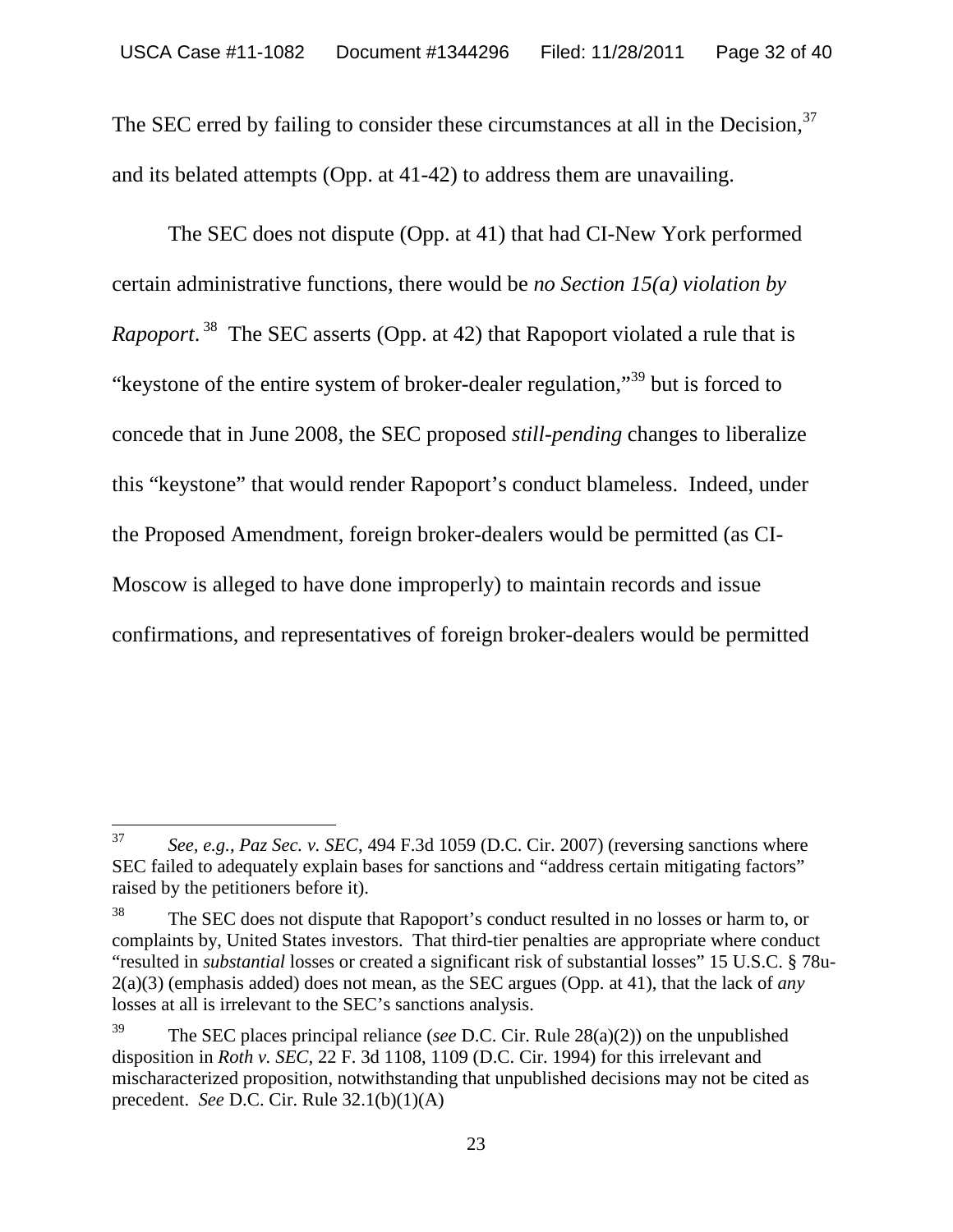(as Rapoport is alleged to have done improperly in 2006 and 2007) to actively solicit U.S. investors by registering for service of process.<sup>40</sup>

In short, the SEC cannot justify why Rapoport's alleged violation of requirements that *it* has proposed eliminating and that *it* views as outdated and inconsistent with "ever-increasing market globalization"<sup>41</sup> warrant \$315,000 in five maximum civil penalties, disgorgement, and a lifetime bar from the securities industry, especially where the SEC has no evidence that Rapoport even communicated with a U.S. investor from 2003-2005. To the extent the Default Order is not set aside, Rapoport respectfully requests that these penalties be reduced or eliminated accordingly.

<sup>&</sup>lt;sup>40</sup> The SEC's claim (Opp. at 42) that the Proposed Amendment would retain the current record-keeping requirements is wrong. Under Proposed Rule 15a-6, "copies of all books and records, including confirmations and statements issued by the foreign broker or dealer," could be maintained "with the foreign broker-dealer, provided that the registered broker or dealer makes a reasonable determination that copies of any or all such books or records can be furnished promptly to the Commission, and promptly provides to the Commission any such books and records, upon request." 73 Fed. Reg. at 39210-11.

<sup>41</sup> (*See* R-75 at 2-3.)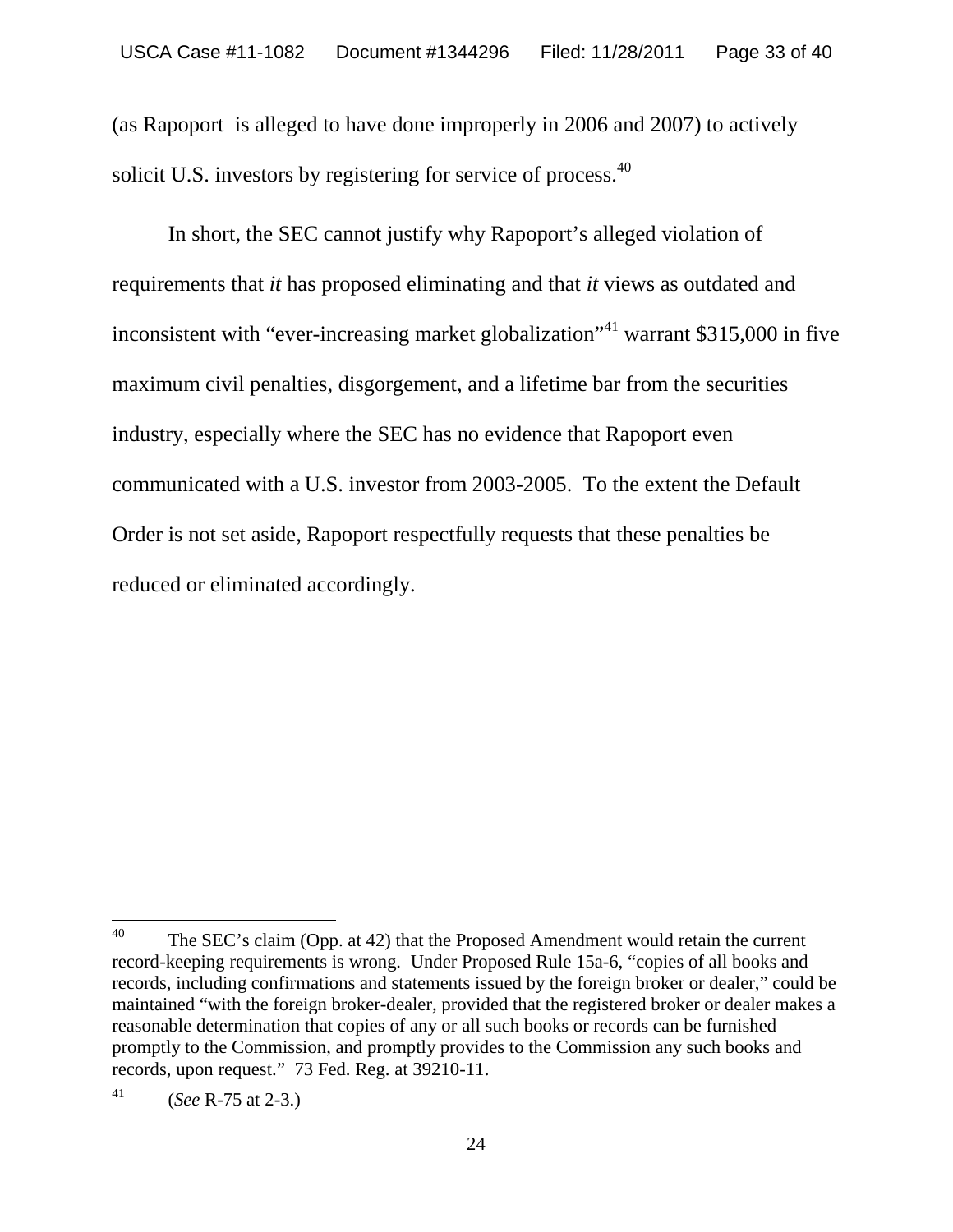Respectfully submitted,

Dated: November 28, 2011 By: /s/ Michael A. Hanin

Michael A. Hanin Leigh McMullan Bellas Kasowitz, Benson, Torres & Friedman LLP 1633 Broadway New York, NY 10019 (212) 506-1700 mhanin@kasowitz.com lmcmullan@kasowitz.com

*Counsel for Petitioner Dan Rapoport*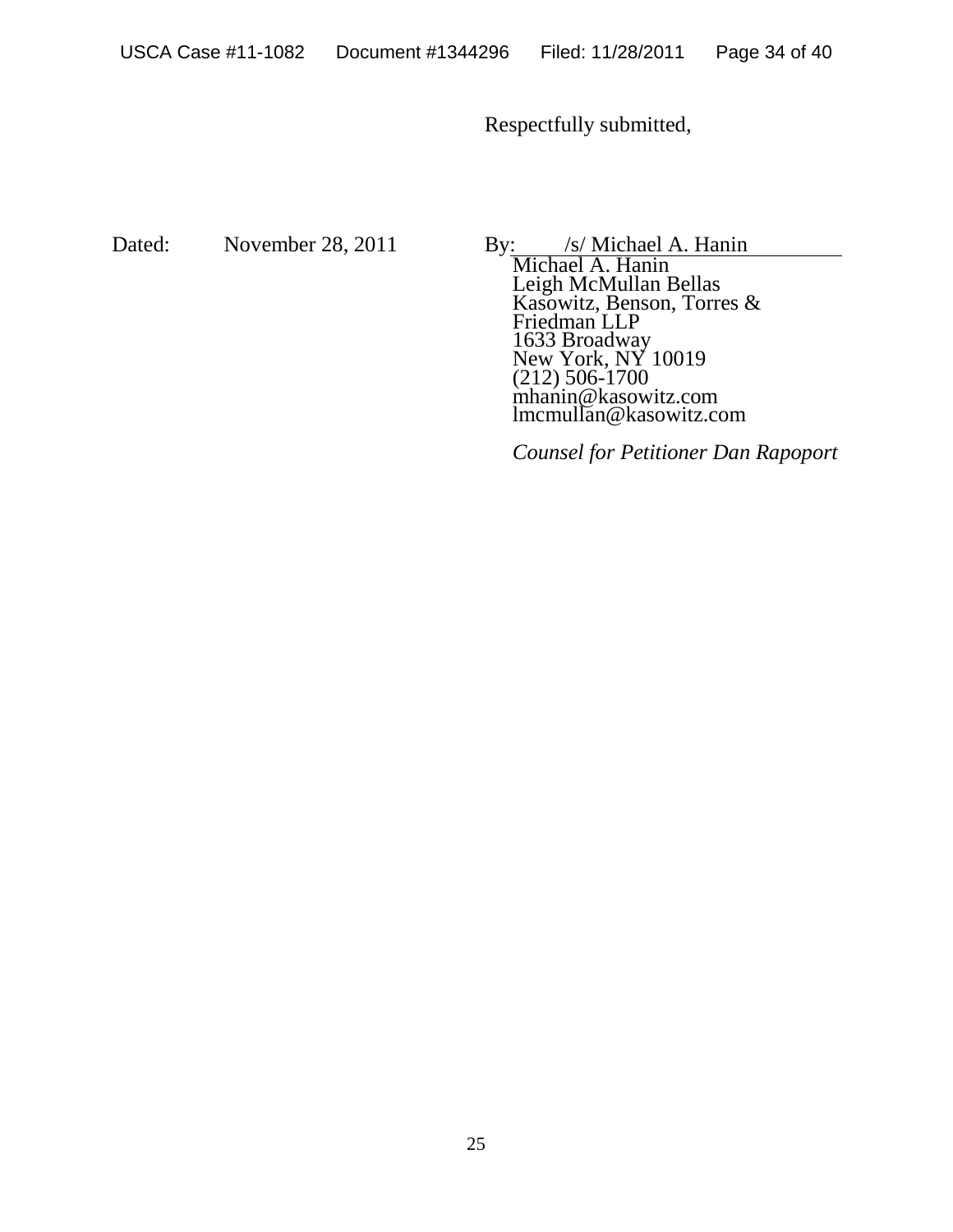# **CERTIFICATE OF COMPLIANCE**

Pursuant to Federal Rule of Appellate Procedure 32, I hereby certify that Brief of Petitioner Dan Rapoport complies with the type-volume limitation because it is 6770 words, excluding the parts of the brief exempted by Federal Rule of Appellate Procedure 32(a)(7)(B)(iii) and Circuit Rule 32(a)(2), and is written in Times New Roman 14-point font.

Dated: November 28, 2011 /s/ Michael A. Hanin

Michael A. Hanin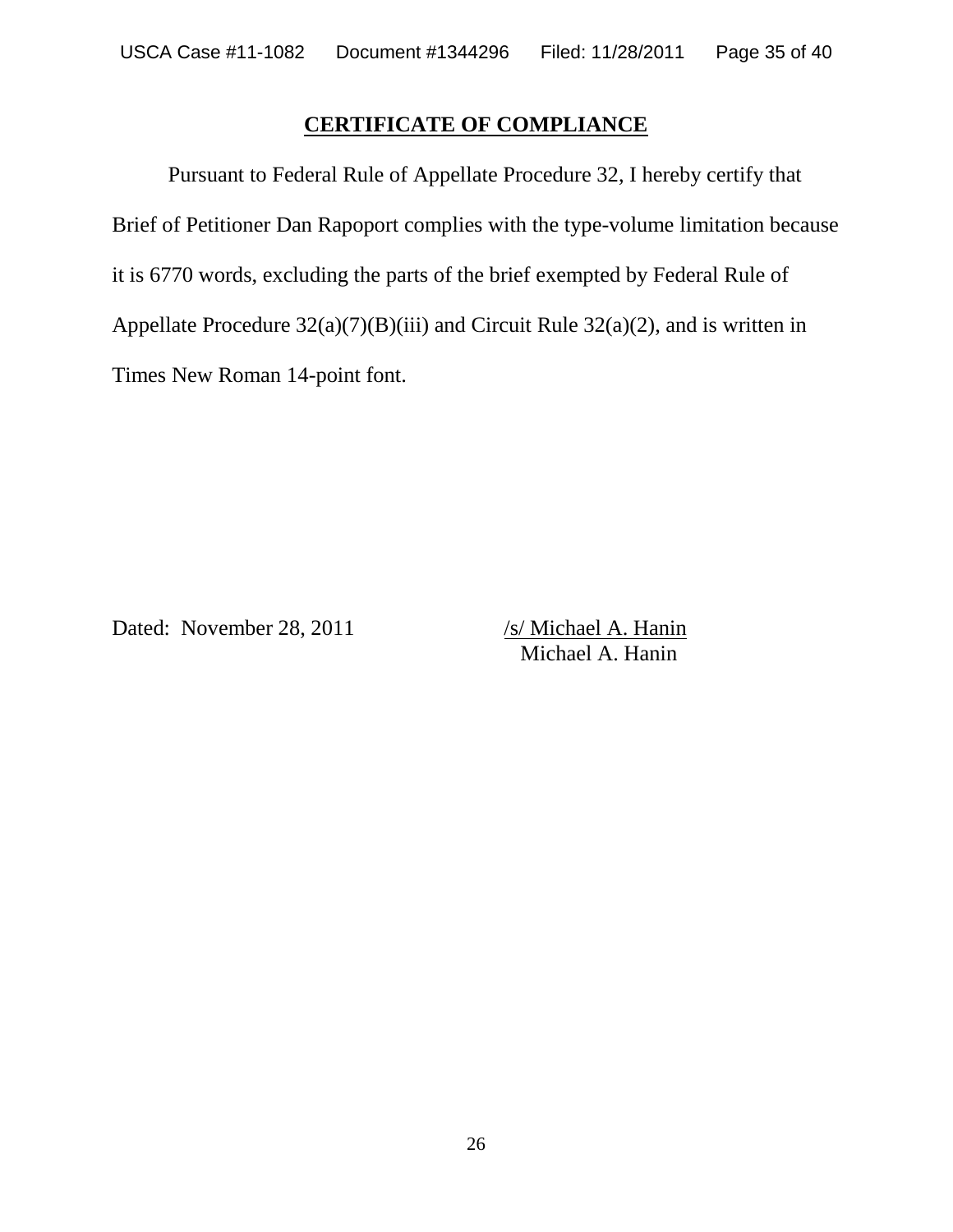### **CERTIFICATE OF SERVICE**

Pursuant to Federal Rule of Appellate Procedure 25(d)(2), I hereby certify

that the Reply Brief of Petitioner Dan Rapoport was served on Respondent

Securities and Exchange Commission via the Case Management/Electronic Case

Filing system of the United States Court of Appeals, District of Columbia Circuit,

which will send notice of such filing to the following registered CM/ECF users:

Jeffrey Alan Berger Securities and Exchange Commission 100 F Street, NE Washington, DC 20549 Direct: 202-551-5112 Email: bergerje@sec.gov

Jacob H. Stillman Securities and Exchange Commission 100 F Street, NE Washington, DC 20549 Direct: 202-551-5017 Email: stillmanj@sec.gov

A courtesy copy will also be emailed to the above email addresses.

Dated: November 28, 2011 /s/ Michael A. Hanin

Michael A. Hanin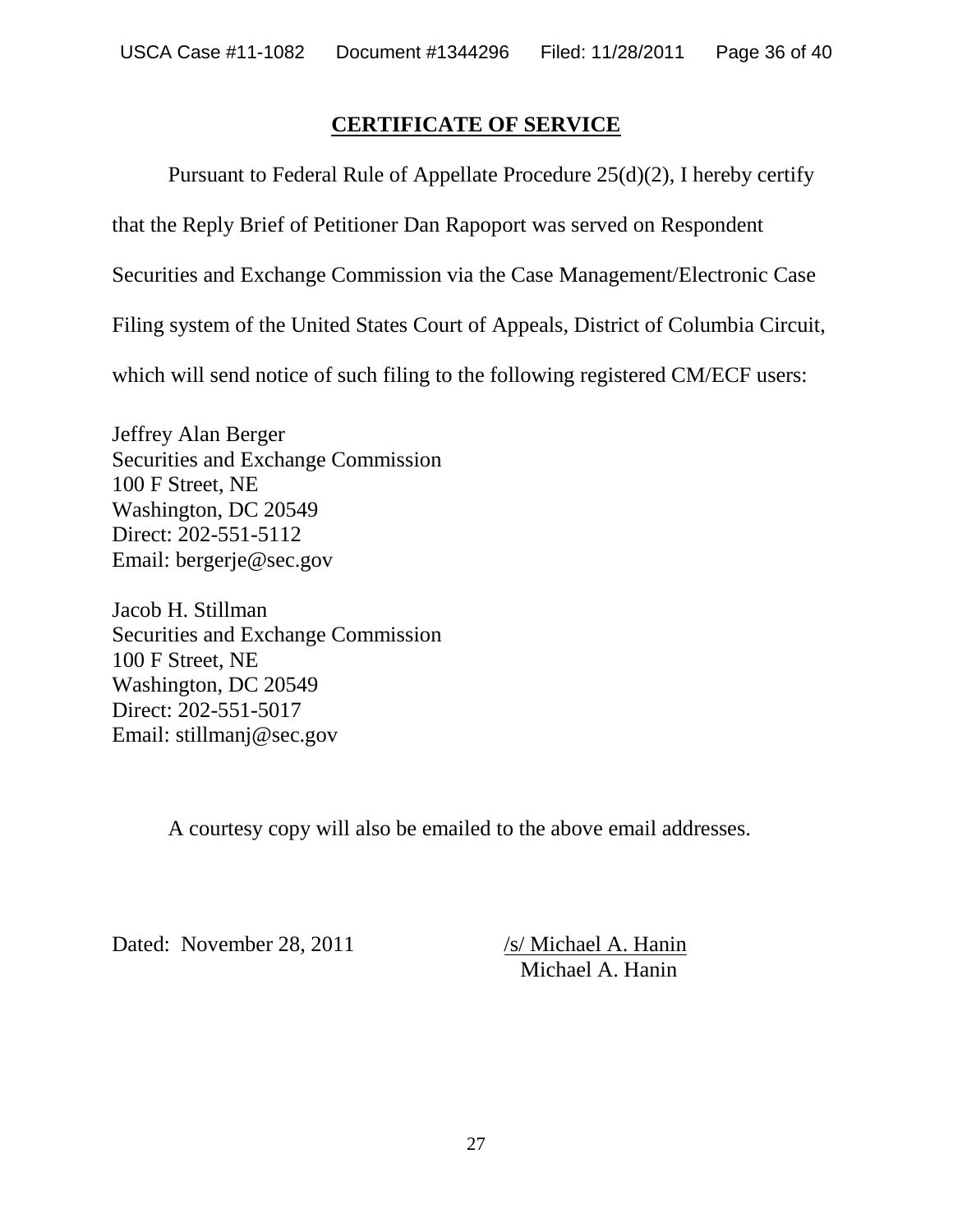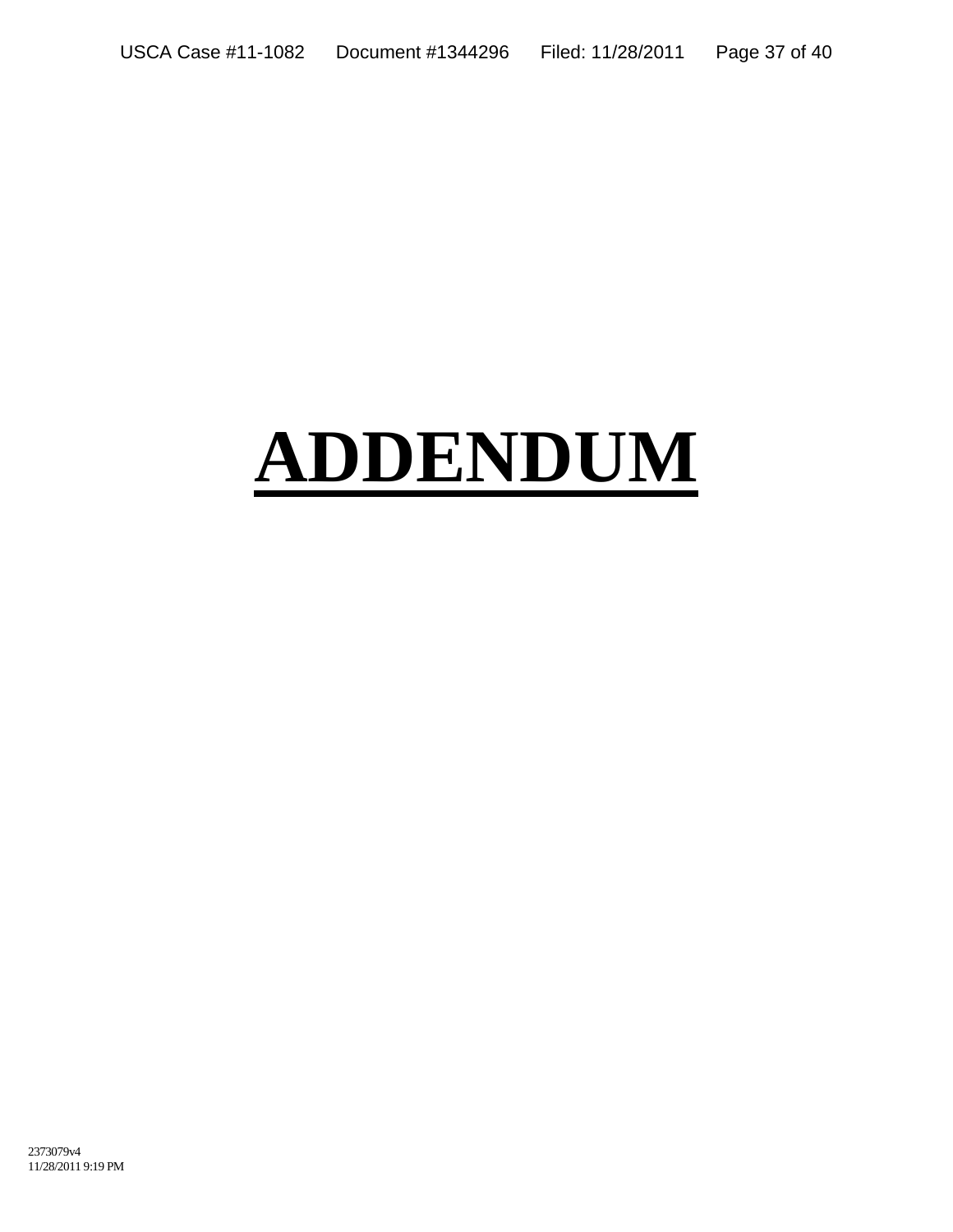#### **TABLE OF CONTENTS: STATUTES**

Except for the following, all relevant statutes are contained in Petitioner's Opening Brief and Respondent's Opposition Brief

| Page |
|------|
|      |
|      |
|      |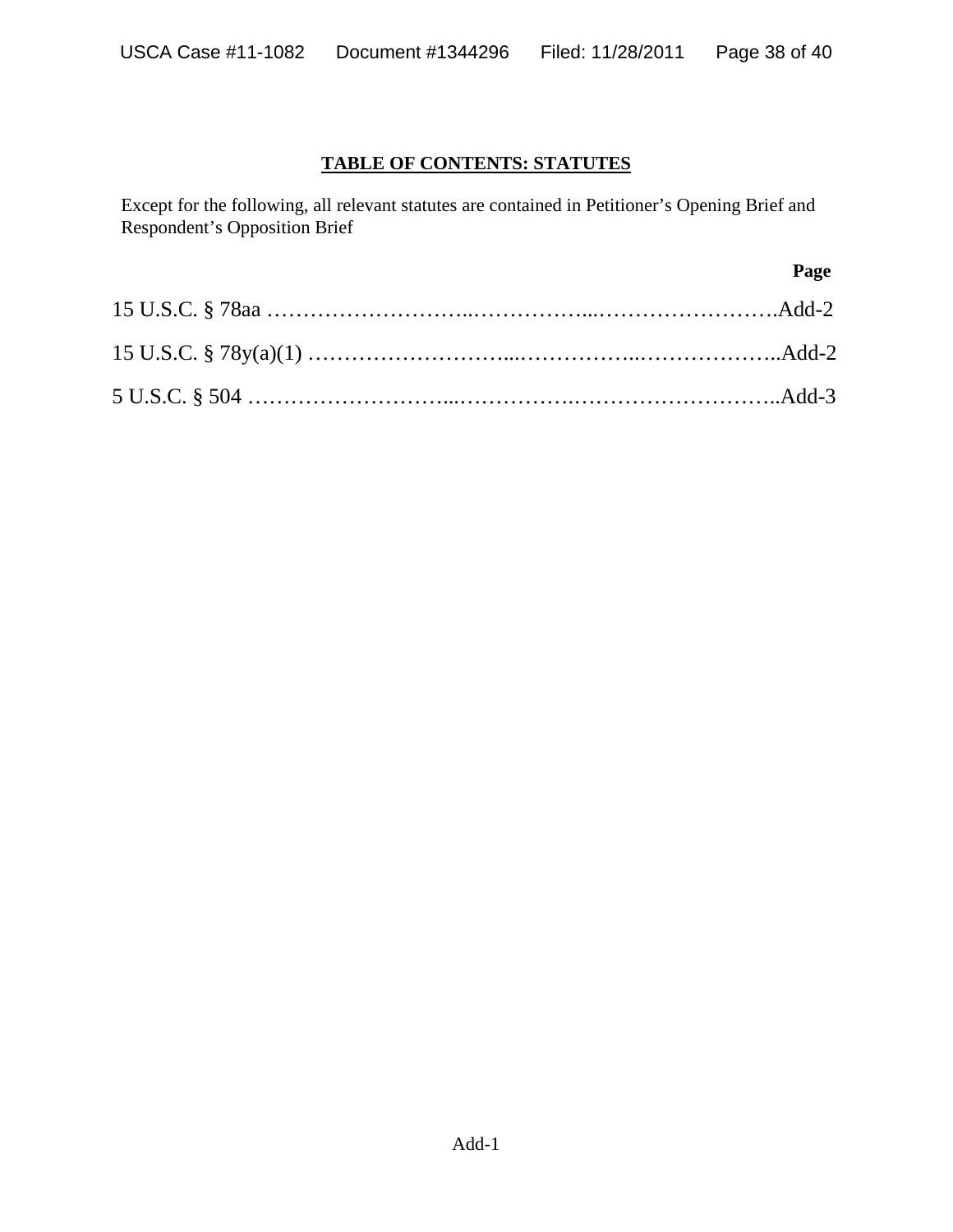## **STATUTES ADDENDUM**

## **15 U.S.C. § 78aa provides in relevant part:**

§ 78aa. Jurisdiction of offenses and suits

(a) In general. The district courts of the United States and the United States courts of any Territory or other place subject to the jurisdiction of the United States shall have exclusive jurisdiction of violations of this title [15 USCS §§ 78a et seq.] or the rules and regulations thereunder, and of all suits in equity and actions at law brought to enforce any liability or duty created by this title [15 USCS §§ 78a et seq.] or the rules and regulations thereunder. Any criminal proceeding may be brought in the district wherein any act or transaction constituting the violation occurred. In any action or proceeding instituted by the Commission under this title [15 USCS §§ 78a et seq.] in a United States district court for any judicial district, a subpoena issued to compel the attendance of a witness or the production of documents or tangible things (or both) at a hearing or trial may be served at any place within the United States. Rule  $45(c)(3)(A)(ii)$  of the Federal Rules of Civil Procedure shall not apply to a subpoena issued under the preceding sentence. Any suit or action to enforce any liability or duty created by this title [15 USCS §§ 78a et seq.] or rules and regulations thereunder, or to enjoin any violation of such title [15 USCS §§ 78a et seq.] or rules and regulations, may be brought in any such district or in the district wherein the defendant is found or is an inhabitant or transacts business, and process in such cases may be served in any other district of which the defendant is an inhabitant or wherever the defendant may be found. Judgments and decrees so rendered shall be subject to review as provided in sections 1254, 1291, 1292, and 1294 of title 28, United States Code. No costs shall be assessed for or against the Commission in any proceeding under this title [15 USCS §§ 78a et seq.] brought by or against it in the Supreme Court or such other courts.

# **15 U.S.C. § 78y(a)(1) provides in relevant part**:

§ 78y. Court review of orders and rules

(a) Final Commission orders; persons aggrieved; petition; record; findings; affirmance, modification, enforcement, or setting aside of orders; remand to adduce additional evidence.

(1) A person aggrieved by a final order of the Commission entered pursuant to this title [15 USCS §§ 78a et seq.] may obtain review of the order in the United